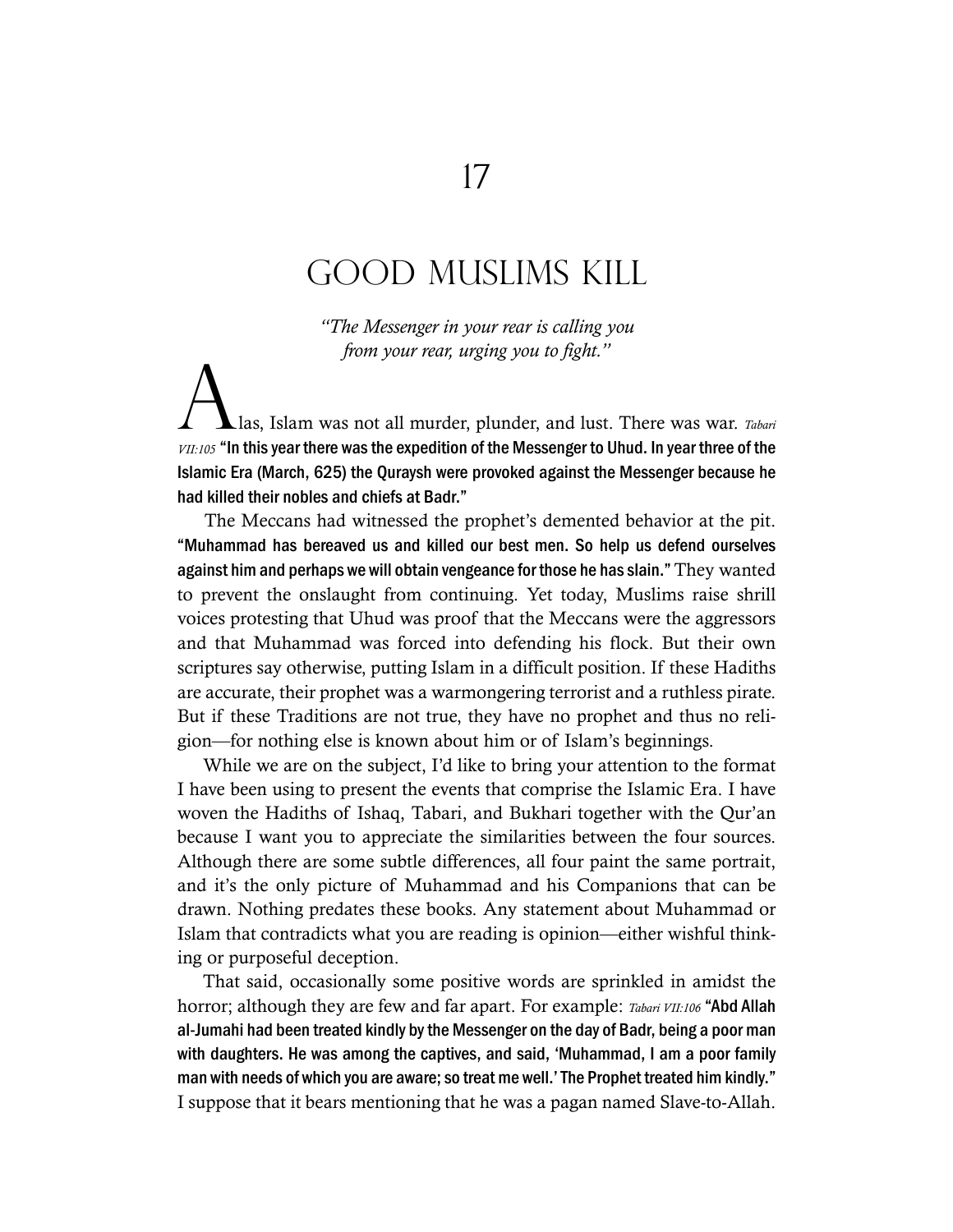Being poor, he was of no value to the "profit." And the only reason he was a prisoner in Medina was because he was kidnapped during a Muslim raid.

The following chat allegedly took place between a militant and his victim. *Tabari VII:106* "Abu Azzah, you are a poet, so aid us with your tongue. Join our expedition and I swear before Allah I will make you a rich man.'" The first Muslims were mercenaries.

According to the Sira: *Ishaq:372* "The opinion of Abd Allah bin Ubayy was the same as the Prophet. He should not go out to meet the Meccans camped near Uhud. Yet some [the soon-to-be dead] Muslims whom Allah ennobled with martyrdom on the day of Uhud and others who had missed Badr jumped at the chance to fight. Yet Abd Allah said, 'We have never gone out of Medina to meet an enemy but that they have inflicted severe losses on us; and no enemy has ever entered Medina but that we inflicted severe losses on them. Leave them alone.'" Abd Allah laid out the perils of invading a city. "If they enter Medina, the men will fight them face to face, and the women and boys will hurl stones at them from above. They will retreat, wishing they had not come."

But unfortunately, Muhammad had oversold his ability to command angelic help as well as the value of martyrdom. The newly minted Muslims roared: "O Messenger of Allah, do not deprive us of Paradise!" *Bukhari:V4B52N61* "My uncle Anas said, 'Allah's Apostle! We were absent from the first battle you fought against the pagans. If Allah gives us a chance to do battle, no doubt, He will see how bravely we fight.'"

Unable to give Muslims a reason to live, Muhammad gave them a reason to die. *Bukhari:V4B52N72* "The Prophet said, 'Nobody who enters Paradise likes to go back to the world even if he got everything on the earth, except a Mujahid [Islamic fighter] who wishes to return so that he may be martyred ten times because of the dignity he receives.' Our Prophet told us about the message of Allah: 'Whoever among us is killed will go to Paradise.' Umar asked the Prophet, 'Is it not true that our men who are killed will go to Paradise and those of the Pagan's will go to Hell?' The Prophet said, 'Yes.'" *Bukhari:V4B52N73* "Allah's Apostle said, 'Know that Paradise is under the shade of swords.'"

The prophet, like der fuhrer, seduced militants to kill for him. His Hadith prioritizes Jihad over all else. In fundamental Islam, fighting is the ultimate "good" deed: *Bukhari:V4B52N85* "Allah's Apostle dictated the Divine Verse: 'Not equal are those believers who sit at home and those who strive hard, fighting in the Cause of Allah with their wealth and lives.' [Qur'an 4:95] Zaid said, 'Maktum came to the Prophet while he was reciting that verse. "O Allah's Apostle! If I had power, I would take part in Jihad." He was a blind man. So Allah sent down revelation to His Apostle while his thigh was on mine. [That's not a pleasant picture.] It became so heavy I feared he would break my leg before Allah revealed: "Except those who are disabled by injury or are blind or lame."'" If "jihad" were a "spiritual struggle" as the Islamic apologists claim, why would Allah have to give the physically disabled an exemption?

Fact is, jihad is always linked to fighting in the Qur'an and Hadith. It means to fight holy war for Allah without retreating, sacrificing one's life and resources. Any other definition makes Allah and Muhammad liars.

Since Qur'an 4:94-5 confirms the Mein Kampf nature of Islam from Allah's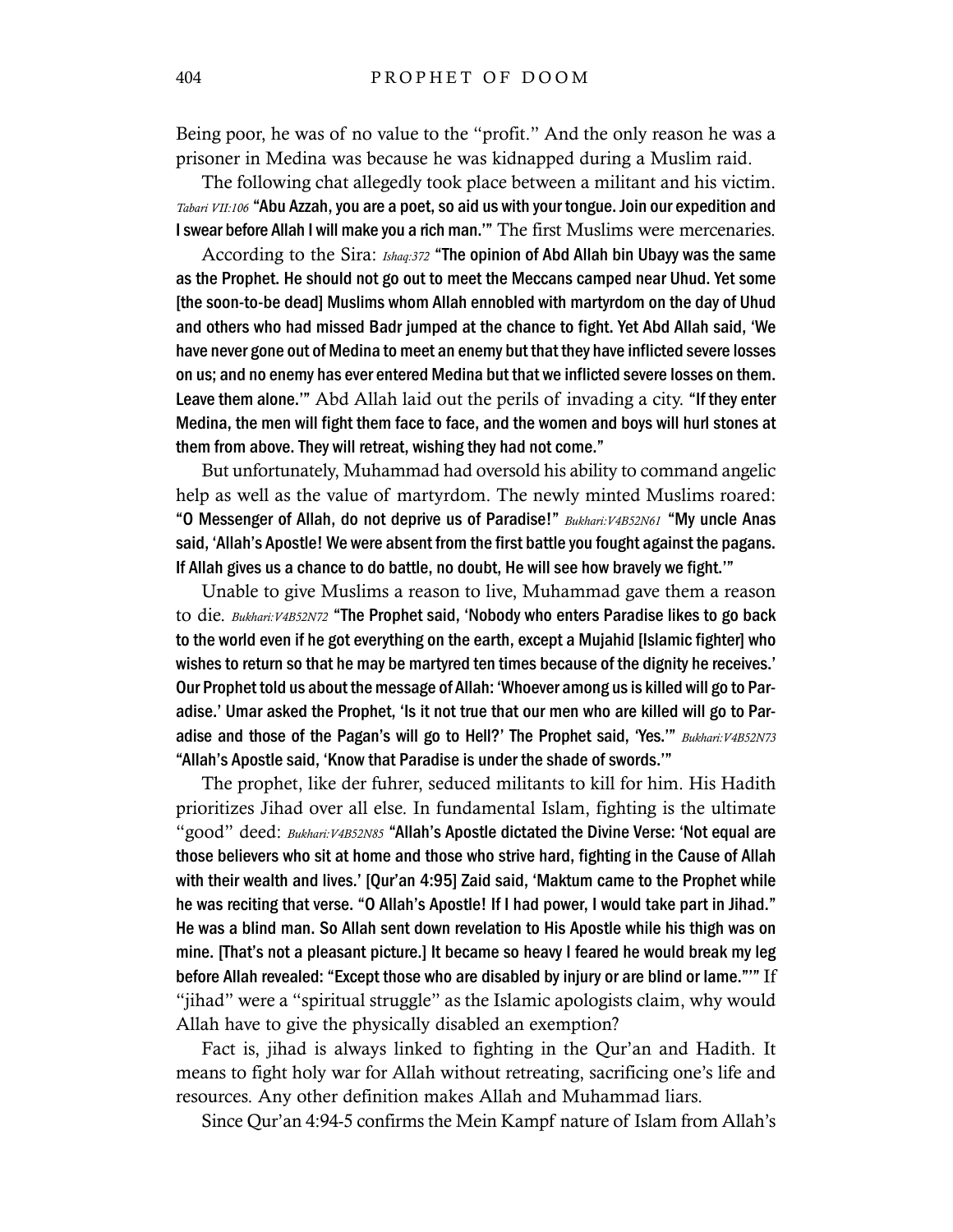perspective, let's nail the coffin shut before we move on. *004.094* "Believers, when you go abroad to fight wars in the Cause of Allah, investigate carefully, and say not to any one who offers you peace: 'You are not a believer,' seeking and coveting the chance profits of this life (so that you may despoil them). With Allah are abundant profits, plentiful spoils and booty." Lucifer is announcing by way of his prophet: "Muslims, when you leave Arabia to fight and rob those who don't worship me, don't accept a peace offering and leave a potential victim alone. Rather, conquer them, for therein lies the greatest potential for profit. And always remember, you are a mercenary and that I have seduced you."

*004.095* "Not equal are those believers who sit at home and receive no injurious hurt, and those who strive hard [Jihad], fighting in the Cause of Allah with their wealth and lives. Allah has granted a rank higher to those who strive hard [Jihad], fighting with their wealth and bodies to those who sit (at home). Unto each has Allah promised good, but He prefers those [Jihadists] who strive hard and fight above those [pacifists] who sit home. He has distinguished his fighters with a huge reward." The Qur'an confirms that "Allah's Cause," "Jihad," "striving hard," and "fighting" are synonymous. The reference to "leaving home," "injurious hurt," "life," and "bodies" confirms that there is nothing "spiritual" about jihad or Allah's Cause. The promises of inequality," "a higher rank," "preference," and "a huge reward" for jihadists are nails in Islam's "peaceloving" coffin. The crescent moon is as tolerant as the swastika. The Qur'an is as warlike as *Mein Kampf*. Peace in Islam is as Hitler defined it: *"There will be peace when Aryans alone rule the world."*

The 96th verse begins by confirming Allah's preference for warriors. It ends in contradictory fashion. Some would call it camouflage. *004.096* "Ranks and higher grades are specially bestowed by Him. He is Forgiving and Merciful." The god who prefers fighters to lovers, warriors to pacifists, is "merciful." No wonder Muslims say the Qur'an cannot be translated; the words don't make any sense.

The next verse is an example. Souls are taken *before* judgment. Further, in Islam, flesh is roasted in hell and gratified in paradise so the separation conflicts with the central pillar of the doctrine. Nonetheless, here it is: *004.097* "Verily, when angels take the souls of those who die wronging themselves (by staying home), they say: 'In what (plight or engagement) were you?' They reply: 'Weak on the earth.' They say: 'Was not the earth spacious enough for you to move?' Such men will find their abode in Hell, an evil resort!" Allah's communication skills are so poor I almost miss Hitler. Who knows what this actually means? But it takes us to:  $004.098$  "Except those who are feeble—men, women and children—who cannot devise a plan nor do they have the means, power or (a guide-post) to their way. These are those whom Allah is likely to forgive." The moral is: only the feeble of mind and body don't have to fight.

Returning to Muhammad's Sunnah we learn: *Tabari VII:109/Ishaq:372* "The Messenger called for his coat of armor and put it on. When they saw this they repented, 'What an evil deed we've done. We have given him advice when inspiration comes to him!' Muhammad replied, 'It is not fitting for a prophet to put on his coat of mail and take it off before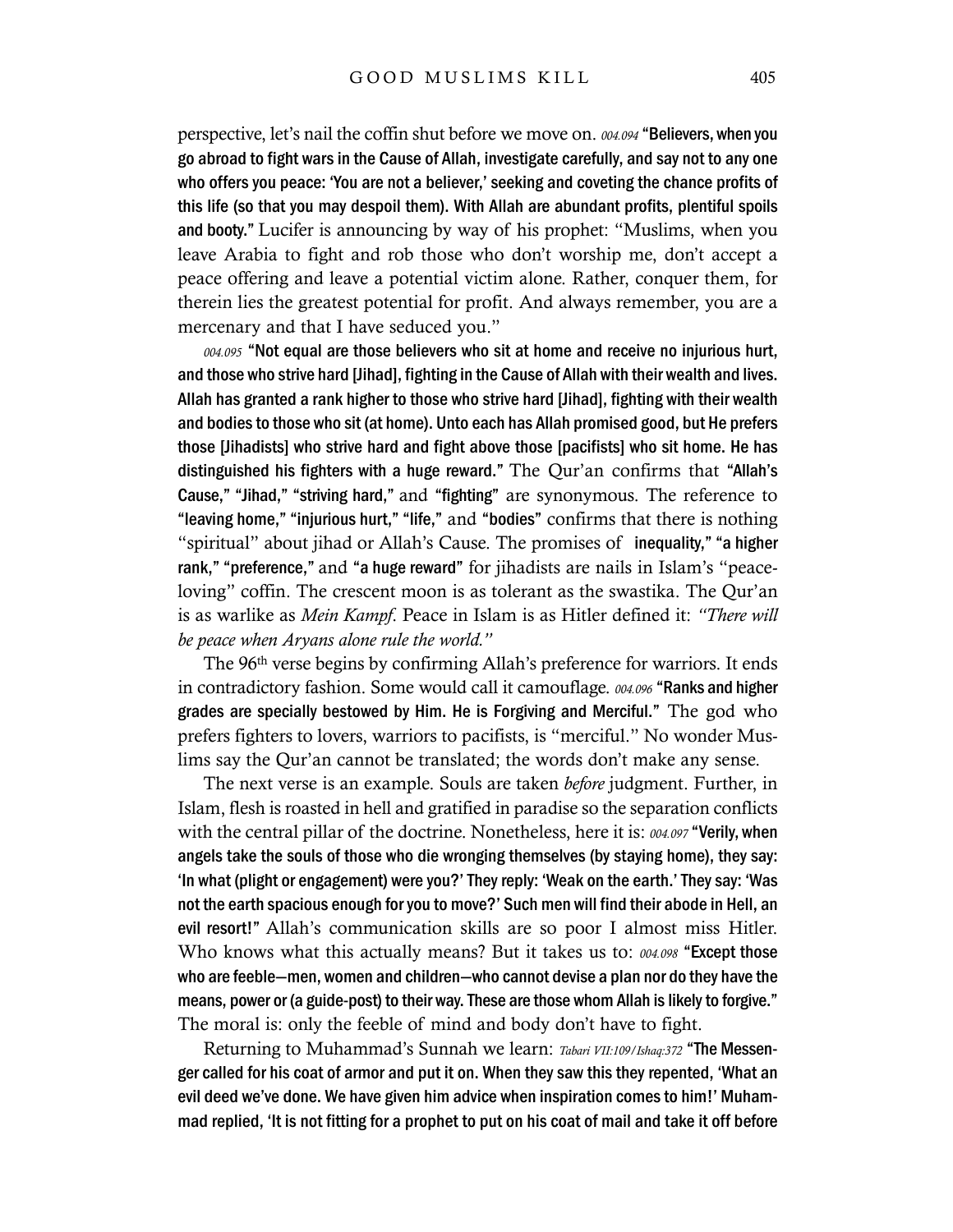fighting.' So he went out to Uhud at the head of a thousand of his Companions, having promised them victory." So much for being a prophet; the Muslims were routed.

*Ishaq:372* ""When he went out, Abd Allah bin Ubayy [the man who had advised against leaving town] came back with 300 men, saying, 'We do not know why we should get ourselves killed here.' So he went back to Medina with the Hypocrites [peaceful Muslims] and doubters who followed him. Abd Allah bin Amr said, 'Allah curse you, enemies of Allah. Allah will let us manage without you.'" A "peaceful" Muslim is such a "bad" person, he is considered Allah's enemy.

Ishaq and Tabari reveal that a Jew had to be abused before the battle could be joined against the Arabs. The troops were hungry so Muhammad led his militants through the fields of a blind Jew named Mirba. *Tabari VII:112/Ishaq:372* "When he became aware of the presence of the Messenger and the Muslims he rose and threw dust in their faces, saying, 'Even if you are a prophet, I will not allow you into my garden!' I was told that he took a handful of dirt and said, 'If only I knew that I would not hit anyone else, Muhammad, I would throw it in your face.' The people rushed up to kill him, but the Prophet said, 'Do not do so, for this man is blind of sight and blind of heart.' But [then the heartless] Sa'd rushed in before the Messenger had forbidden this and hit him on the head with his bow and split the Jew's head open." Sa'd murdered a blind and defenseless man for trying to protect his land with a handful of dust. He did it "before the Messenger had forbidden" it so the prohibition was disingenuous.

With their usual flair for exaggeration intact, a three-hundred-year old oral Tradition claims: *Tabari VII:112* "The polytheists numbered three thousand and their cavalry numbered two hundred. Their womenfolk numbered fifteen. Among the polytheists there were seven hundred men wearing coats of mail, while among the Muslims there were only one hundred. The Muslims had no cavalry."

If the prophet looked, he would have seen a rude and disorderly band of militants milling about in a dusty date plantation. The bloodstained face of a dead Jew lay at his feet. Mount Uhud loomed nearby, barely three miles from Medina. At its foot was a wadi, its course marked by sand and scattered stones.

At dawn, with the Meccan merchants in sight, Muhammad and his turbaned marauders, swords at the ready, prostrated themselves to Allah. Across the way, the businessmen, showing a complete ignorance of military strategy, huddled in the lowlands. They left the heights open to the Muslim archers. If the Muslims stood their ground, victory was assured. Muhammad put on a second coat of mail and waited. Holding the superior position, the militants appeared ready to halt the merchants' advance.

*Ishaq:373* "The Apostle, wearing two coats of mail, drew up his troops for battle, about 700 men. There were 50 archers. Muhammad said, 'Keep their cavalry away with your arrows.' Then he asked, 'Who will take my sword with its right and use it as it deserves to be used?' Abu Dujana asked, 'What is its right, Apostle?' 'That you should smite the enemy with it until it bends.'" It was so religious of him. "When Abu took the sword from the Apostle's hand he walked toward the fight reciting: 'I'm the man who took the sword when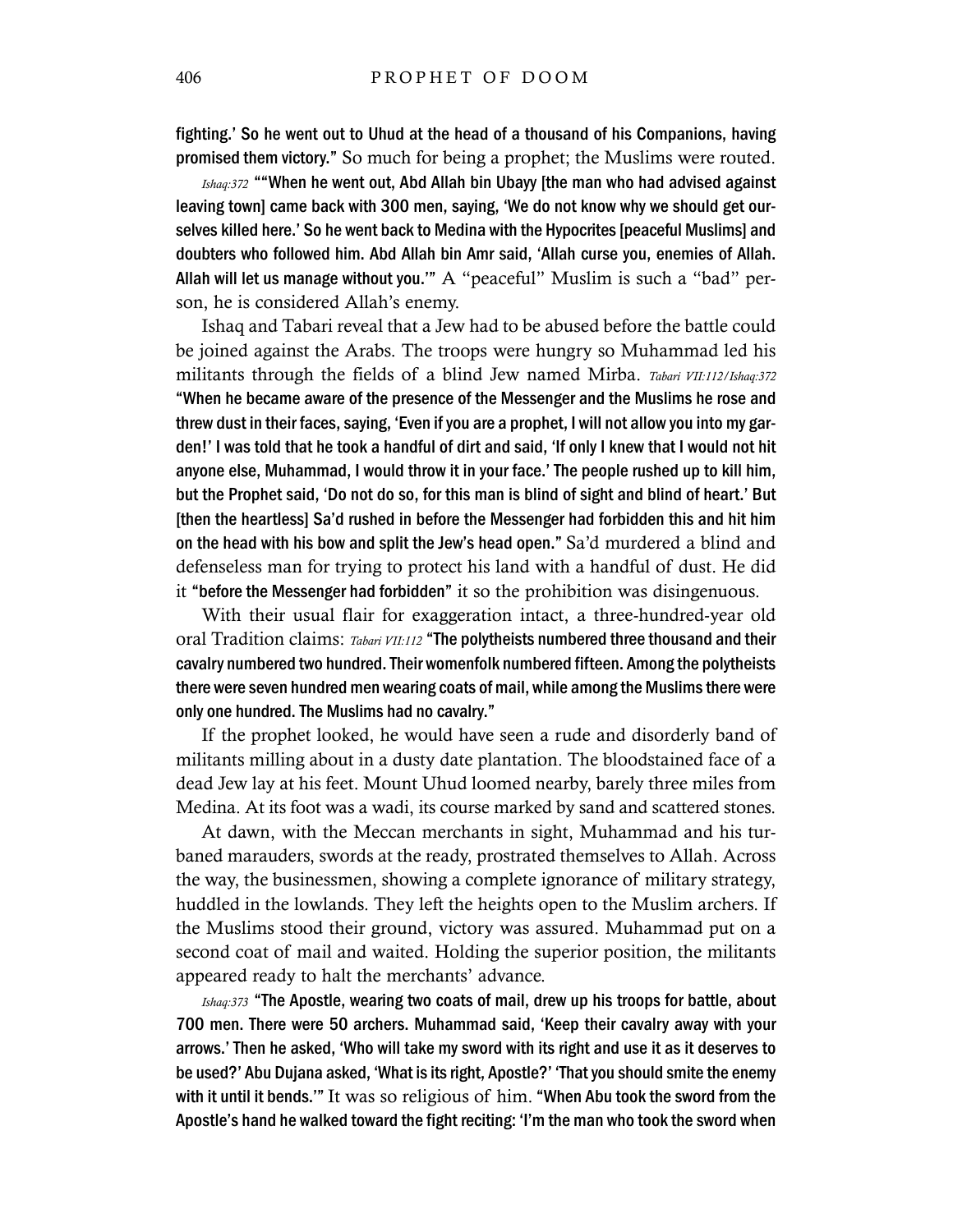"Use it right" was the Prophet's word for the sake of Allah.' When Muhammad saw Abu strutting, he said, 'This is a gait which Allah hates except on an occasion like this.'"

*Muslim:B20N4678* "Before the battle of Uhud a Muslim asked, 'Messenger, where shall I be if I am killed?' He replied: 'In Paradise.' The man fought until he was killed." And if you think that he is cavorting with virgins, you might believe this: *Muslim:B30N5713* "Sa'd reported. 'On the Day of Uhud, I saw two persons dressed in white clothes whom I had not seen before or after at the side of Allah's Messenger (may peace be upon him). They were [the angels] Gabriel and Michael.'" Another Hadith proclaims: *Bukhari:V4B52N63* "A man whose face was covered with an iron mask came to the Prophet and said, 'Shall I fight or embrace Islam first?' The Prophet said, 'Embrace Islam and then fight.' He became a Muslim and was martyred. The Prophet said, 'A little work, but a great reward."

Muhammad's kin brought their slaves to do their bidding. *Ishaq:374* "The black troops and slaves of the Meccans cried out and the Muslims replied, 'Allah destroy your sight, you impious rascals.'" The merchants brought their womenfolk, too. *Ishaq:375* "Abu Dujana said, 'I saw a person inciting the enemy, shouting violently. When I made for him, I lifted my sword and he shrieked, and lo, it was a woman. I respected the Prophet's sword too much to use it on a girl.'" *Ishaq:380* "We attacked them thrusting, slaying, chastising, and driving them before us with blows on every side. Had not women seized their war banner they would have been sold in the markets like chattel." As we have discovered, and will continue to witness, Islam was financed by the slave trade. Muslims fought to capture women and children so they could sell them into bondage.

The Islamic scriptures are in conflict as to what happened at Uhud. Some verses proclaim that Allah sent his demonic angels to fight as promised. Others say that Allah abandoned his militants so that he could "harvest martyrs." *Ishaq:379* "Then Allah sent down His help to the Muslims and fulfilled His promise. They slew the enemy with the sword until they cut them off from their camp and there was an obvious rout." Then: *Ishaq:380* "The Muslims were put to the fight and the Meccans slew many of them. It was a day of trial and testing in which Allah honored several with martyrdom."

Hamza, Muhammad's most brutal militant, shouted: *Ishaq:375* "'Come here you son of a female circumciser.' His mother was Umm Anmar, a female circumciser in Mecca. Hamza smote and killed him." Virtually every Islamic ritual had a pagan origin. Female circumcision was no exception. It is still practiced throughout the Islamic world and is designed to assure that men alone are pleasured by sex.

The militants began to act like the pirates they had become. They rushed to plunder the merchants, rummaging through their baggage. The archers, seeing this, could not resist the temptation. They abandoned the high ground and hurried to the spoil. With the militants' flank and rear exposed, the merchants galloped in. The charge was devastating; the battle was over in minutes. Greed, the sole motivation for Islam, proved fatal. *Bukhari:V4B52N276* "By Allah, we saw the Meccan women running, revealing their leg-bangles. So, we cried out, 'The booty! O Muslims, the booty! Our Companions have become victorious. What are we waiting for? By Allah! We will go to the pagans and collect our share of the war booty.'"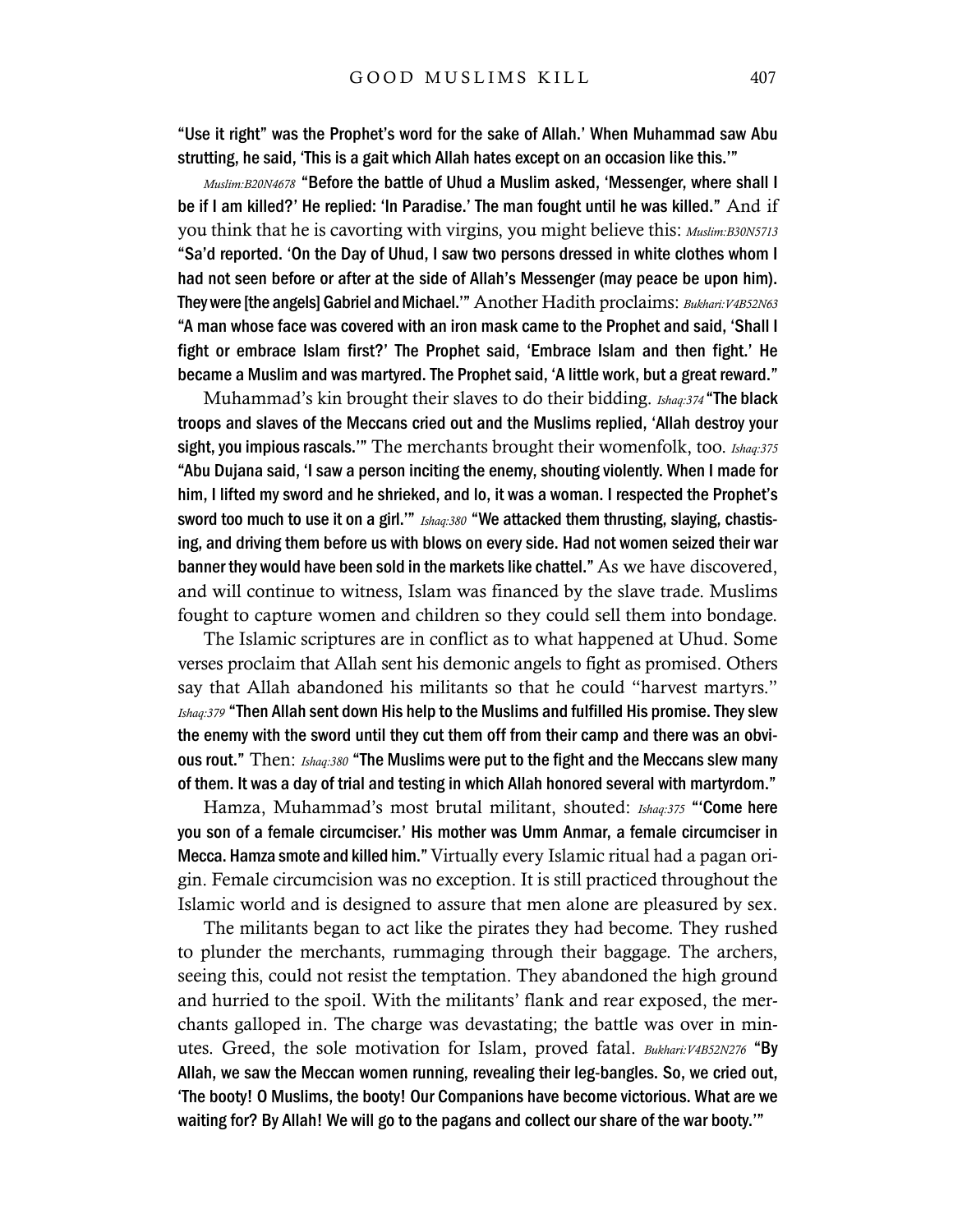This next Hadith is told from the perspective of one of the African slaves who fought at Uhud. *Tabari VII:121/Ishaq:375* "I saw Hamzah cutting down men with his sword, sparing no one. He yelled out to us, 'Come here, you son of a cutter-off of clitorises.' He hit Siba so swiftly, his sword could not be seen striking his head. So I balanced my javelin until I was satisfied. Then I hurled it at Hamzah. It struck him in the lower part of the belly with such force it came out between his legs. He came toward me, but was overcome and fell. I waited until he was dead and recovered my javelin. I returned to the camp since there was nothing else I wanted." Unlike the Muslims, the Africans were civil.

With the Muslim ranks broken and his militants either money-grubbing or in full retreat, Muhammad tried to avert disaster and save his sorry soul. He cried: *Wackidi:107* "Don't run away! Come back! I am Allah's Apostle! Return!" Muhammad didn't bother calling upon Allah or his demonic angels. Apart from rain and wind, they were useless, and it was a little late to be saved by bad weather. Muhammad was learning that being a pirate is a bloody, rough business. On this day his unruly mercenaries were whipped by some pudgy salesmen.

The prophet's call was unheeded; the retreat went unchecked. Rocks and arrows flew around Islam's bad boy. A stone, we are told, wounded the stone worshiper in the under lip, chipping a tooth. Another dented his helmet. Presuming Muhammad was dead and that the terrorists were defeated, the Meccan merchants collected their belongings and went home. The scene was reminiscent of Desert Storm, although the weapons were not so high tech. *Ishaq:380* "The enemy got at the Apostle who was hit with a stone so that he fell on his side and one of his teeth was smashed, his face scored, and his lip injured." *Tabari VII:124* "Abd Manat came and threw a stone at Muhammad, breaking his nose and his lateral incisor, splitting his face open, and stunning him. His Companions dispersed and abandoned him, some of them going to Medina and some climbing up Uhud and standing there. The Messenger cried out to his men, 'To me. To me." Caught up in the moment, Muhammad confessed. "It's all about *me*."

Ever willing to lure his pirates to their doom with bribes of booty and never-ending sex, we find the pathetic prophet promising that which he could not deliver. Well over a million souls have succumbed to this temptation: *Muslim: B19N4413* "When the enemy got the upper hand at Uhud, the Messenger was left with only seven Ansar and two Emigrants. When the enemy advanced towards him and overwhelmed him, he said: 'Whoso turns them away will be my companion in Paradise.' An Ansar man came forward and fought until he was killed. The enemy advanced and overwhelmed them again so Muhammad repeated: 'Whoever turns them away will attain Paradise.' Another Ansar fought until he was slain. This state continued until all seven Ansari were killed, one after the other. The Prophet (peace be upon him) said to the Muslims: We have not done justice to them." That was true enough.

Ishaq reports: *Ishaq:380* "When the enemy hemmed him in, the Apostle said, 'Who will sell his life for me.' Five Ansar arose. All were killed. Abu Dujana made his body into a shield for the Apostle. Arrows were falling and sticking in his back as he leaned over him."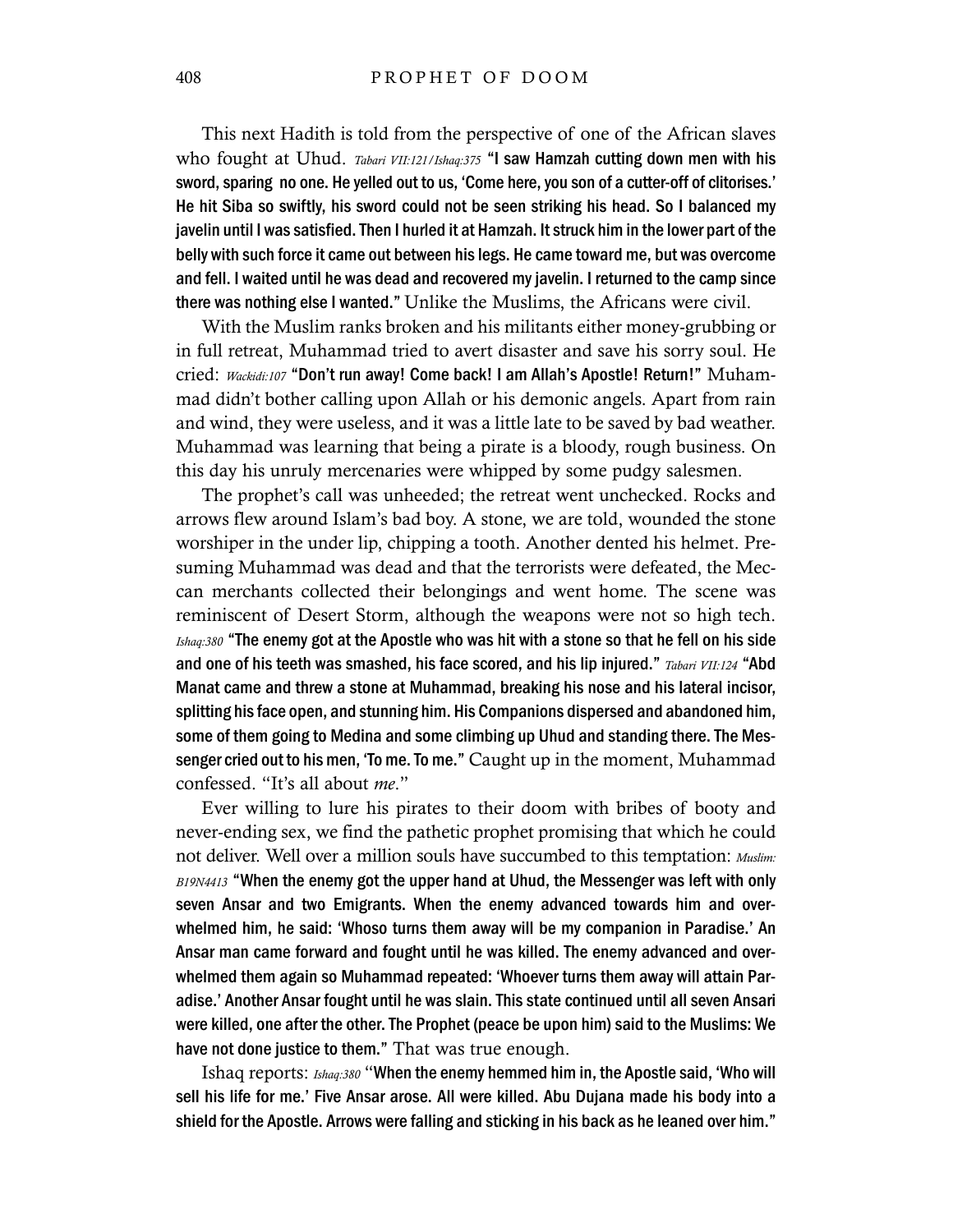Men sacrificing their lives for this con man is enough to make you sick.

Stress brings out the best in good people and the worst in others. *Tabari VII:120* "When the enemy overwhelmed the Holy Prophet he said to the Ansar, 'Who will sell his life for me?'" *Muslim:B19N4420* "The Prophet said: 'Great is the wrath of Allah upon a people who have done this to the Messenger.' At that time he was pointing to his front teeth. The Apostle said: 'Great is the wrath of Allah upon a person who has been killed by me in Allah's Cause.'" *Ishaq:380* "Muhammad cried out, 'How can a people prosper who have stained their Prophet's face with blood while he summoned them to their Lord?'" It was the summons of terror and sword, rather than words and religion.

Next we discover: *Tabari VII:126/Ishaq:383* "The Prophet went up the mountain. He had become stout and heavy with age. He was wearing two coats of mail. When he tried to climb up, he could not manage on his own. Talba Ubaydullah squatted beneath him and lifted him up until he settled comfortably on a rock."

As soon as the salesmen cleared the field, Muhammad and his fellow Muslims surveyed the extent of their ignominious defeat. Seventy-four corpses were strewn upon the plain; four were Emigrants, seventy were Ansari. The Meccans lost fewer than twenty. (They probably died laughing.) The battle of the Bulge this was not. If it weren't for the propensity of Islam to corrupt men's minds, this would have been a meaningless tussle between misfits. *Bukhari:V4B52N70* "Some people drank alcohol in the morning of the day of the battle of Uhud and were martyred on the same day." As a result, there was dissention in the ranks. *Bukhari:V4B52N147* "Allah's Apostle and the pagans faced each other and started fighting. When the Apostle returned to his camp somebody talked about Quzman, a Muslim who had killed many pagans. The Apostle said of him, 'Nobody did his job of fighting as well as that man. Indeed, he is amongst the people of the Hell Fire." So why did Muhammad condemn his most valiant militant to hell?

Sore loser, perhaps. *Tabari VII:136/Ishaq:383* "During Uhud, Quzman fought hard and killed seven to nine polytheists with his own hands, being brave, bold, and strong. But he got wounded so seriously, he had to be carried off by his comrades. They said, 'Rejoice, you fought valiantly.' He replied, 'For what have I fought?' When the pain of his wounds became too severe he decided to bring about his death more quickly." *Bukhari:V4B52N147* "He planted the blade of the sword in the ground directing its sharp end towards his chest. Then he leaned on the sword and killed himself. A Muslim in Muhammad's presence said, 'The man whom you described as one of the people of the Hell Fire got severely wounded, and hastening to die, he eased on his sword and killed himself.'" *Tabari VII:136/Ishaq:384* "Upon hearing this, Muhammad proclaimed, 'I testify that I am truly the Messenger of God, Allah's Apostle.'" The moral of the story is: Don't die trusting a false prophet.

Then, in a single sentence, Muhammad defined the nature of Islam and the terror it inspires: *Bukhari:V4B52N147* "Allah's Apostle said, 'A man may seem as if he were practicing the deeds of Paradise while in fact he is from the people of Hell.'"

Remember Talha, the man who lifted the prophet's fat behind up on a rock? *Ishaq:383* "That day I heard the Prophet saying, 'Talha earned paradise when he did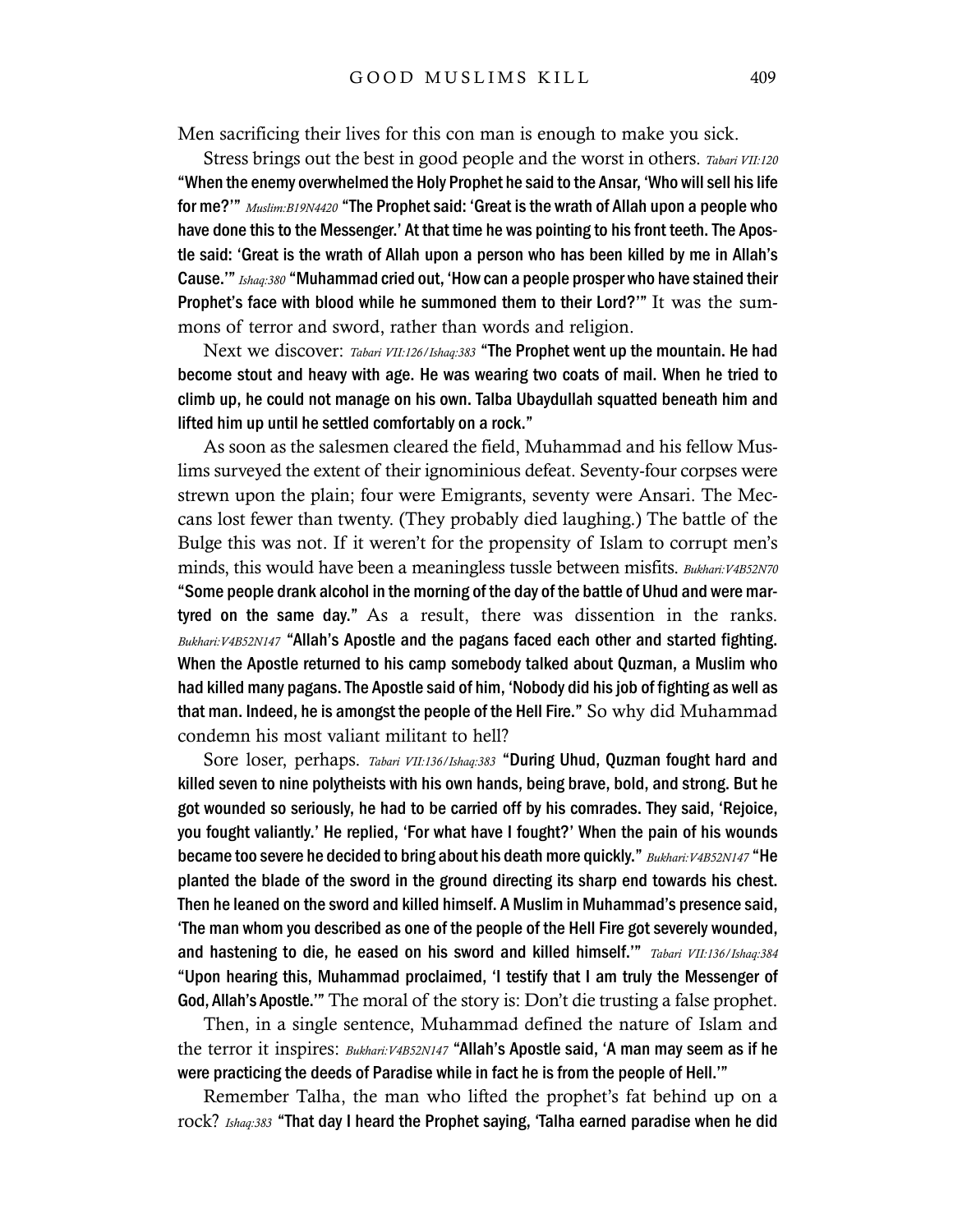what he did for the Apostle.'" It's hard to imagine a more self-centered man. The battle lost, Muhammad wanted his Companions to know that the dead had failed to serve his interests and thus they were unworthy of paradise.

Upon hearing this, two of Muhammad's militants got up and said, *Ishaq:383* "Perhaps Allah will grant us martyrdom.' So they took their swords and sallied out until they mingled with the [retreating] army. One was killed by the Meccans, the other by his fellow Muslims who failed to recognize him. One of the young men's fathers confronted Muhammad and said, 'You have robbed my son of his life by your deception and brought great sorrow to me.'" His tear-filled eyes saw more clearly than do ours today.

Yet others believed the deception and forfeited their lives for booty. *Ishaq:385* "Amr Jamuh was a very lame man. He had four lion-like sons who were present at the Apostle's battles. At Uhud he came to the Prophet and told him that his sons wanted to keep him back and prevent his joining the army. 'Yet, by Allah, I hope to tread in the Heavenly Garden of Paradise despite my lameness. The Apostle said, 'Allah has excused you, and Jihad is not incumbent on you.' Then Muhammad turned to his sons and said, 'You need not prevent him. Perhaps Allah will favor him with martyrdom.' So the lame old man went into battle and was killed." This Hadith, like the Qur'an, makes Jihad "incumbent" on all Muslims who are not lame. And it proclaims that martyrdom is rewarded. It is one of a thousand reasons Islam must be repudiated.

*Bukhari:V4B52N276* "Abu Sufyan [the Quraysh leader] shouted, 'Our victory today is a counterbalance to yours at Badr. Fighting is always undecided and is shared in turns by the belligerents. You will find some of your men mutilated. I did not urge my men to do so, yet I do not feel sorry for their deed.' After that he started reciting cheerfully, 'O Hubal [a high-ranking Meccan idol worshiped in the Ka'aba], be high!' On that the Prophet said to his companions, 'Why don't you answer him back?' They said, 'O Allah's Apostle, what shall we say?'" They were bewildered. The militants hadn't gone out on a religious crusade. They were there for the booty. They didn't know how to respond. "Muhammad said, 'Say, Allah is Higher and more Sublime.' Then Abu Sufyan said, 'We have Al-Uzza, and you have no Uzza.' The Prophet said to his companions, 'Why don't you answer him back?' They asked, 'O Allah's Apostle! What shall we say?' He said, 'Say Allah is our Helper and you have no helper.'" This drama is being played out at the level of a grade-school tussle between pre-adolescent bullies. To think a billion people submit to this foolishness is mind boggling.

But beyond foolish, the previous admission is devastating to Islam. The first Muslims, Muhammad's disciples, were unaware of the most fundamental claim of their religion.

*Tabari VII:126* "Allah spoke of Abu Sufyan's approaching them and said, 'Therefore, He rewarded you with grief upon grief that you not sorrow for that which you missed or for that which befell you.' [3:153] The first grief was the victory and booty that eluded them. The second grief was the enemy's approaching them. They were not to grieve for the booty or the men they had lost. Abu Sufyan distracted them from this." The words of a pagan bothered them more than the death of their comrades.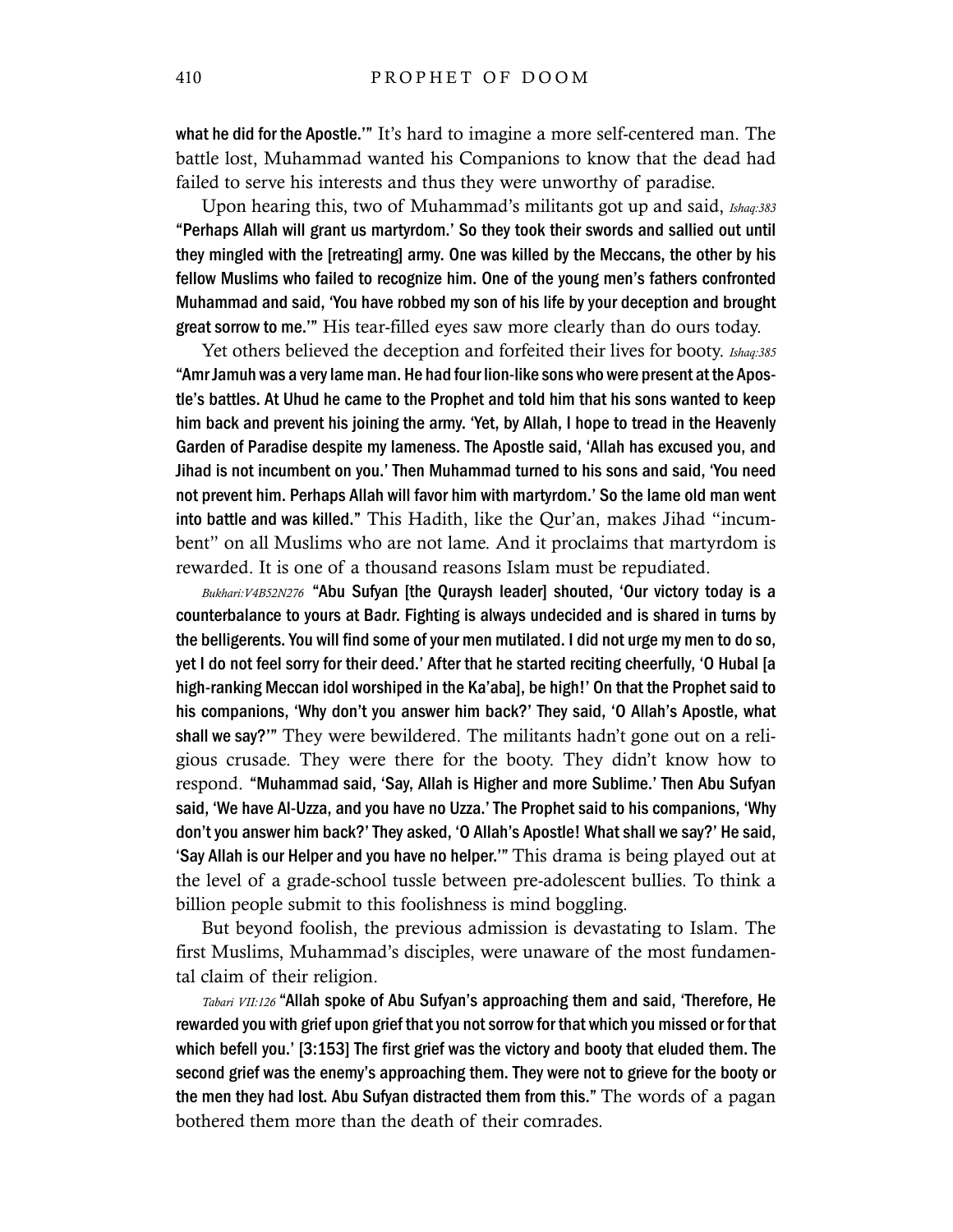A couple of hundred years after the blood had dried at Uhud, some Islamic sage must have been ordered to make all of this sound a little more "religious." So he pored over the only real scriptures available to him and read what Yahshua, the Messiah, said while he was being nailed to a cross to save mankind. *Muslim:B19N4418* "It has been narrated on the authority of Abdullah who said: It appeared to me as if I saw the Messenger relate the story of a Prophet who had been beaten by his people, wiping the blood from his face, saying. "My Lord, forgive my people, for they do not know [what they do]."'"

The scribe who chronicled the next Tradition recorded what Muhammad probably said: *Bukhari:V4B52N69* "For thirty days Allah's Apostle invoked Allah to curse those who had killed his companions. He invoked evil upon the [Ansari] tribes who disobeyed Allah and His Apostle. There was revealed about those who were killed a Qur'anic Verse we used to recite, but it was cancelled later on. The Verse was: 'Inform our people that we have met our Lord. He is pleased with us and He has made us pleased.'" The real Messiah and the wannabe messiah were opposites. On the cross, Christ forgave those who were terrorizing him. On the field of battle, Muhammad evoked a curse on those whom he was terrorizing.

Although the battle had been lost because greed overwhelmed military discipline, Muhammad, the grand pontiff of greed, failed to comprehend the obvious. Rather than admit that his "dogma" was flawed beyond redemption, he decided he needed more firepower, urging his militants to acquire a cavalry. *Bukhari:V4B52N104* "The Prophet said, 'Good will remain in the foreheads of horses for Jihad till the Day of Resurrection, for they bring about either a reward in the Hereafter or booty in this world.' Allah's Apostle fixed two shares for the horse and one share for its rider from the war booty." *Bukhari:V4B52N105* "The Prophet said, 'If somebody keeps a horse in Allah's Cause motivated by his faith in Allah and his belief in His Promise, then he will be rewarded for what the horse has eaten or drunk and for its dung and urine." I can only wonder what goes through the minds of Muslims as they read this garbage. Its bad enough that the wannabe prophet promised paradise to those who turned beasts of burden into an implements of war, to those who turned plowshares into swords, but to suggest that there was a heavenly dung and urine quotient is beyond the pale. I do not know if it's desperate, pathetic, or simply perverse. But clearly, it isn't true.

Some thinking person must have challenged Muhammad's sanity, so by way of explanation, this spilled from the lips of the most dimwitted prophet of all time: *Bukhari:V4B52N112* "Allah's Apostle said, 'Horses are kept for one of three purposes. For some people they are a source of reward, for some they are a means of shelter, and for some they are a source of sins. The one for whom they are a source of reward is he who keeps a horse for Jihad in Allah's Cause. He ties it with a long tether in a meadow or in a garden with the result that whatever it eats from the area of the meadow or garden will be counted as good deeds for his benefit, and if it should break its rope and jump over one or two hillocks then all its dung and its foot marks will be written as good deeds for him.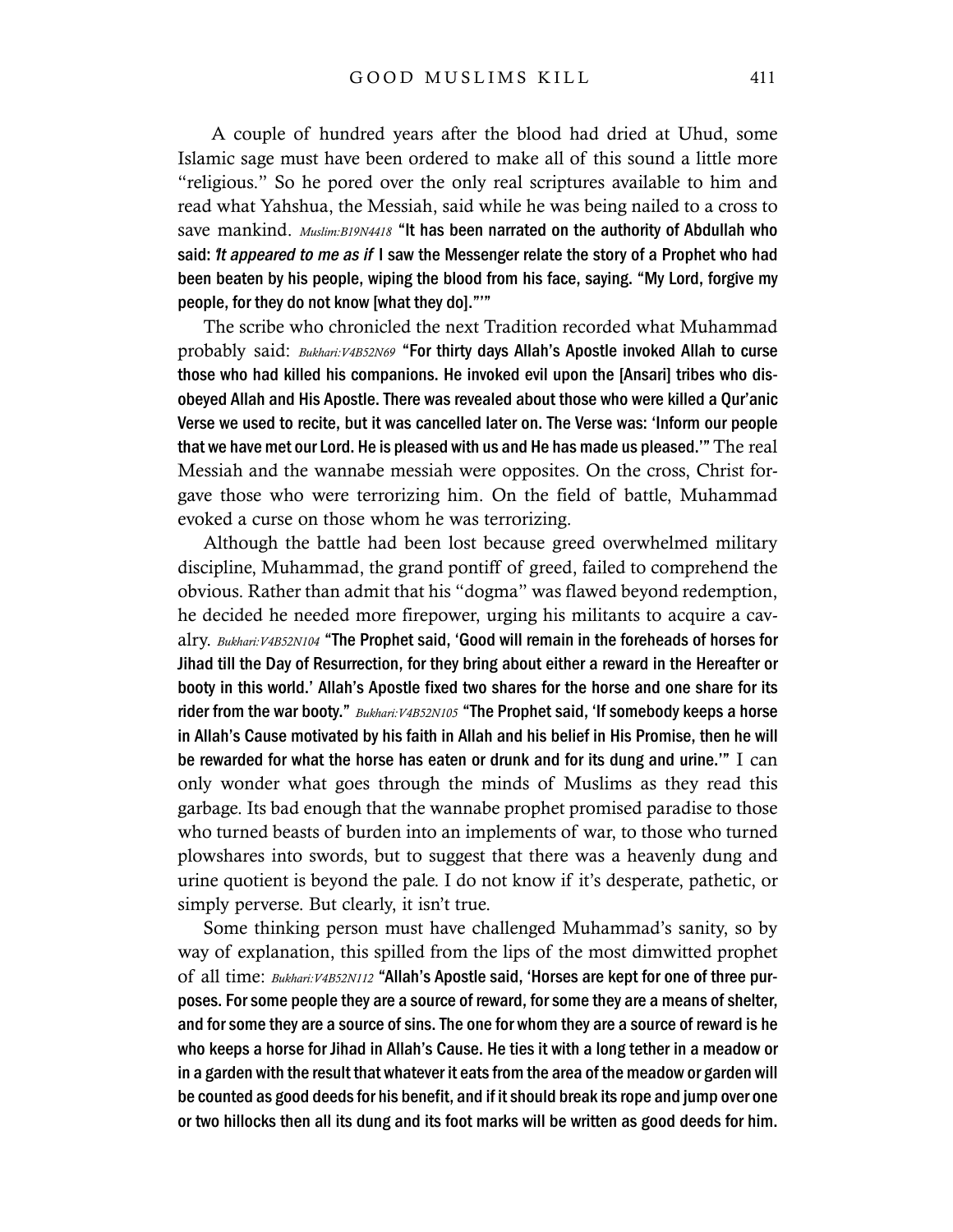And if it passes by a river and drinks water from it even though he had no intention of watering it, he will get the reward for its drinking. As for the man for whom horses are a source of sins, he is the one who keeps a horse for the sake of pretense, showing enmity for Muslims.' When Allah's Apostle was asked about donkeys, he replied, 'Nothing has been revealed to me about them except this unique, comprehensive Verse: "Then anyone who does a small ant's weight of good shall see it; And anyone who does a small ant's weight of evil, shall see it.""" [101:7]

In the passage, Muhammad defined "Allah's Cause" as "Jihad." Previously he defined Jihad as fighting or holy war. And while I recognize that many of history's pagans worshiped "war gods," no one takes them seriously today. Islam is the only surviving religotic in which the central *purpose* is to fight. It's so bad, a man who doesn't turn a productive asset (a beast of burden) into a destructive one (a cavalry mount) is called a sinner. Further, by establishing this Hadith, Muhammad brought Allah down to his level. He said that this inane answer was divinely inspired, something that would be lethal to Islam if Muslims were only given the opportunity to think.

One of the few Ansari who actually had a horse didn't measure up. *Bukhari:V4B52N137* "The Prophet said, 'Let the negro slave of Dinar perish. And if he is pierced with a thorn, let him not find anyone to take it out for him. Paradise is for him who holds the reins of his horse to strive in Allah's Cause with his hair unkempt and feet covered with dust. If he is appointed in the vanguard, he is perfectly satisfied with his post of guarding, and if he is appointed in the rearward, he accepts his post with satisfaction. If he [the black slave] asks for anything it shall not be granted, and if he needs intercession [to get into paradise], his intercession will be denied.'" Allah is "Forgiving, Kind."

During the skirmish, Islam's lone troubadour cried: *Tabari VII:120* "May Allah's anger be intense against those who have bloodied the face of His Prophet." And: "By Allah, I never thirsted to kill anyone as I thirst to kill a Meccan." This "prophet" was one sick puppy.

*Tabari VII:127* "The Messenger said, 'Hamzah is being cleansed by the angels. He went into battle in a state of ritual impurity when he heard the call to arms. That is why the angels are cleansing him.'" Does that mean Allah loves or hates dirty fighters?

Abu Sufyan, the Meccan leader, explained why he and his men had traveled north. *Tabari VII:129* "If you had seen what they did at the pit of Badr you would have been terror struck for as long as you lived. Our mourning women have called us to grieve. I requited Badr with its like." The pagan Sufyan continues to be the Hadith's only sane voice. Umar replied: *Ishaq:386* "Our dead are in Paradise; your dead are in Hell."

*Tabari VII:129/Ishaq:385* "Hind [a Meccan woman who had lost her father, husband, son, and brother to Muhammad's raiders at Badr] stopped to mutilate the Muslim dead, cutting off their ears and noses until she was able to make anklets and necklaces of them. Then she ripped open Hamzah's body for his liver and chewed it, but she was not able to swallow it and spat it out. Then she climbed a high rock and screamed rajaz [Qur'an style] poetry at the top of her voice, taunting us. 'We have paid you back for Badr. A war that follows a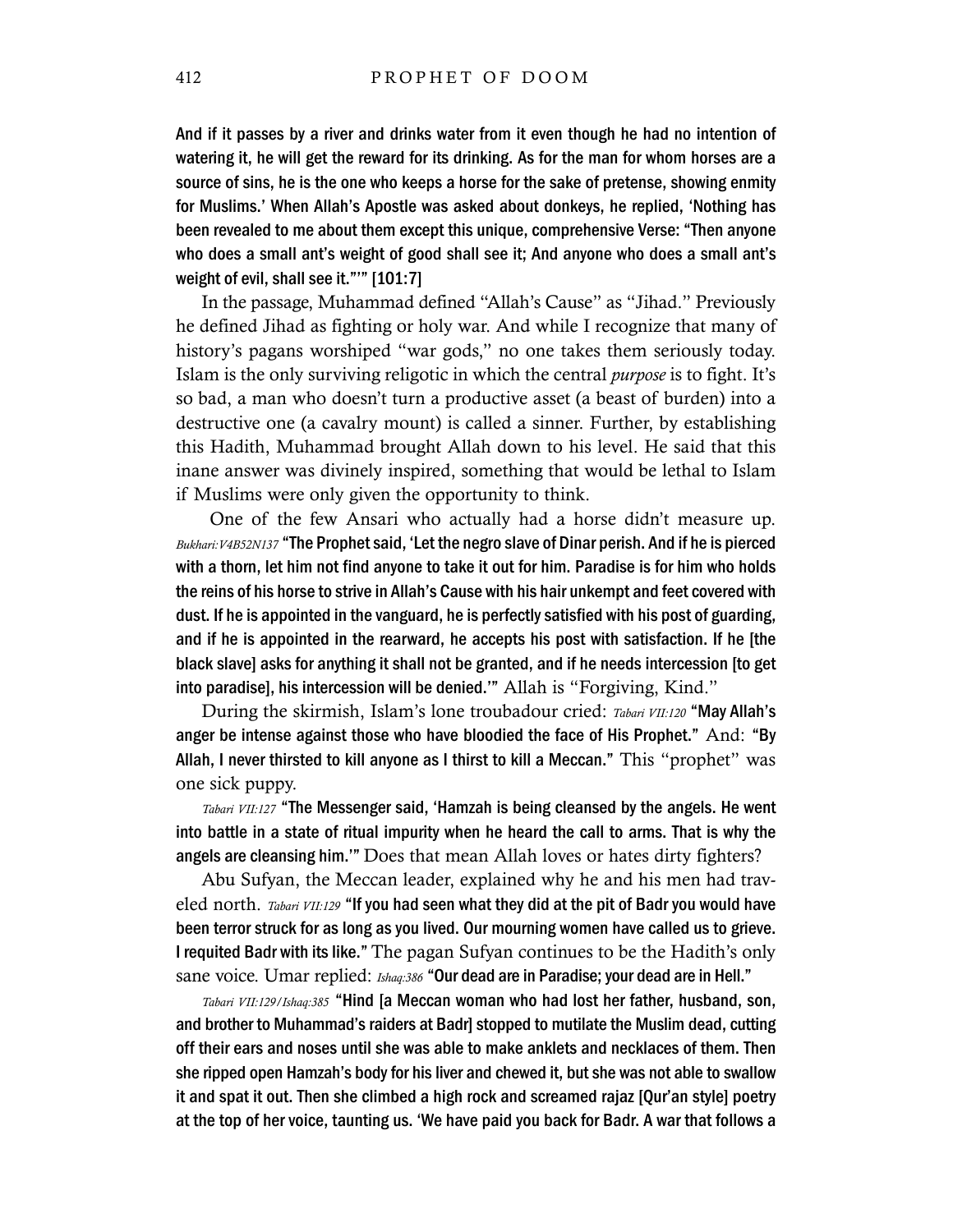war is always violent. I could not bear the loss of Utba nor my brother, his uncle, or my firstborn son. I have slaked my vengeance and fulfilled my vow.'"

"Umar [the future leader of the Islamic world] recited these verses back to her: 'The vile woman was insolent, and she was habitually base with disbelief. May Allah curse Hind, she with the large clitoris. …Her backside and her genitals are covered with ulcers as a result of spending too much time in the saddle. Did you set out seeking to avenge our killing of your father and your son at Badr? And for your husband, who was wounded in the backside, lying in his blood, and your brother, all of them coated in the grime of the pit. What a foul deed you committed. Woe to you Hind, the shame of the age.'" Hind was called "foul" by the founder of a religion because she was upset with Muhammad's thugs for butchering her family. It's enough to make you want to scream, vomit, and cry, all at the same time.

Muhammad was more like Hitler than Christ. Islam was more like Nazism than Judaism. *Tabari VII:133/Ishaq:387* "When Muhammad saw Hamzah he said, 'If Allah gives me victory over the Quraysh at any time, I shall mutilate thirty of their men!' When the Muslims saw the rage of the Prophet they said, 'By Allah, if we are victorious over them, we shall mutilate them in a way which no Arab has ever mutilated anybody."

While hardly religious, this is a testament to the power of Islam. It is the reason the doctrine must be exposed—and then banished. The religotic is so corrosive, these men were unable to see their own hypocrisy. Hind's behavior, while despicable, was understandable. Islamic terrorists had victimized all of the men in her family. Maniacal militants had mutilated her father, brother, husband, and son in search of booty. Their leader had tossed their lifeless bodies into a pit and then gloated over their mangled and rotting corpses, condemning them to hell. She had every right to be out of her mind, tormented with anguish. The first Muslims, however, were without excuse.

The demonic spirit of Islam was equally perverse, offering this situational scripture in the 3<sup>rd</sup> surah: *Tabari VII:133/Ishaq:387* "Allah revealed concerning this threat made by His Messenger: 'If you have to retaliate and punish them, do so to the extent you have been injured." It's okay with Allah to mutilate so long as your terrorist raids have enraged your foe sufficiently for them to mutilate you.

*Ishaq:388* "Some Muslims wanted to bury their dead in Medina. The Apostle forbade this and told them to bury them where they lay." Anything that didn't serve Muhammad's interests didn't get done. He didn't want seventy-four reminders in Medina of his failure. So Islam's lone prophet lied to his comrades. *Ishaq:388* "Abu Qasim [Muhammad] said, 'I testify concerning these that all wounded for Allah's sake will be raised with his wounds bleeding, the color of blood, the smell of musk. Look for the one who has remembered the most surahs and put him in front of his Companions in one mass grave.'"

Hunkered back in Medina and licking his wounds, *Ishaq:389* "The Apostle passed by one of the Ansar settlements and heard the sound of weeping and wailing over the dead. The Apostle's eyes filled with tears. He wept and said, 'There are no weeping women for Hamza.'" Bravo. It was a masterful performance. *Ishaq:389* "When the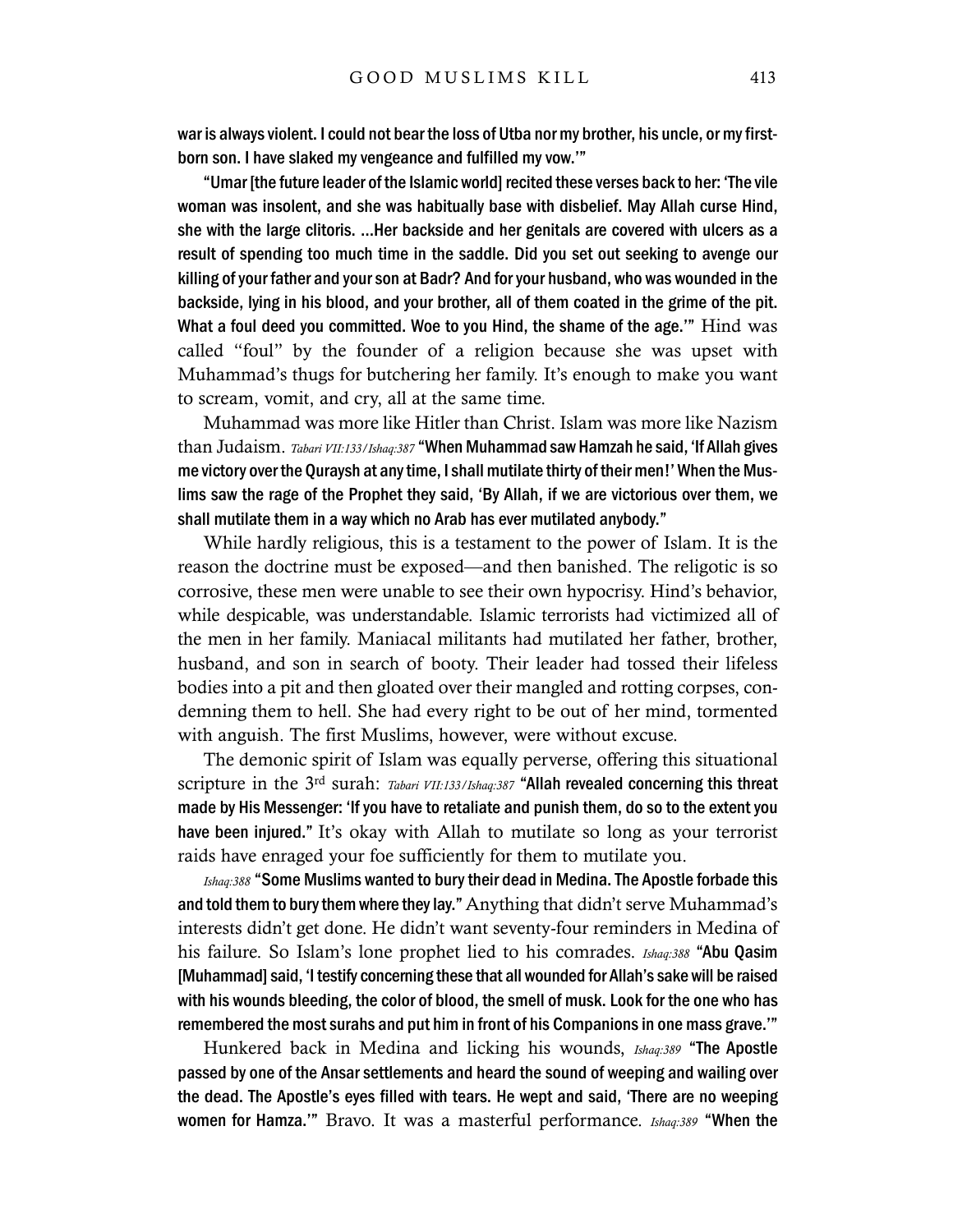Apostle came home he handed his sword to his daughter Fatima, saying, 'Wash the blood from this, daughter, for by Allah it has served me well today.'"

*Tabari VII:139/Ishaq:389* "The battle was fought on the Sabbath. On the following day, Sunday, 16 Shawwal (March 24, 625) the Messenger of Allah's crier called out to the people to go in pursuit of the enemy. His only purpose was to lower the morale of the Quraysh; by going in pursuit of them, he wanted to give the impression that his strength [not his god's or his faith's] was unimpaired, and that the Muslim casualties had not weakened their ability […to be religious? …to be faithful to their god? Alas, no…] to engage in fighting."

The beguiling maneuver was blended with a little deceit. Muhammad sent Ma'bad, a polytheist, out to fool the Meccans. He arrived as Abu Sufyan was speaking to his fellow merchants: *Ishaq:390* "'We have killed the best of Muhammad's companions. Shall we go back and exterminate the rest of them?' Ma'bad said, 'Muhammad has come out with his Companions to pursue you with an army whose like I have never seen. They are burning with anger against you. You'd better go home before his cavalry gallops upon you.'"

Abd Allah Ubayy, the Ansar leader who had retreated with a third of the Muslim force before the battle began, tried to make amends at the mosque. He knew Muhammad played rough. *Ishaq:391* "O people, Allah's Apostle is among you. Allah has honored and exalted you by him. So help him and strengthen him. Listen to his commands and obey them.' But the Muslims in attendance took hold of his garments and said, 'Sit down, you enemy of Allah. You are not worthy of that, having behaved as you did.'" Peace is not to be tolerated in Islam. It is an unforgivable sin.

*Ishaq:391* "The day of Uhud was a day of trial, calamity, and heart-searching on which Allah tested the believers. He put the hypocrites [peaceful Muslims] on trial, those who professed faith with their tongue and hid unbelief in their hearts. And it was a day in which Allah honored with martyrdom those whom He willed." With the induction of martyrs behind us, year three of the Islamic Era came to an ignominious close.

Before we move on, I'd like to bring your attention to the small print. All of the Islamic scriptures cry out with a unified voice. The ugliness of Uhud has been brought to you by Tabari, Ishaq, Muslim, and Bukhari. And soon you will discover that the Qur'an's second longest surah was revealed expressly to address the Uhud disaster. What's more, the context provided by the Hadith is missing from the Qur'an, information that is required for one to understand Allah's word. The books of Tabari, Ishaq, Muslim, and Bukhari are like four fingers inside the glove of Islam, with the Qur'an being the sore thumb. Together they give the perverted doctrine shape, purpose, and power. And they cause the sword of Islam to be wielded against the world.

**☆ 中 C 6<sup>%</sup>** 

According to the Hadith, the 3rd surah was the lone revelation handed down during the third year of the Islamic Era. At half the length of the 2nd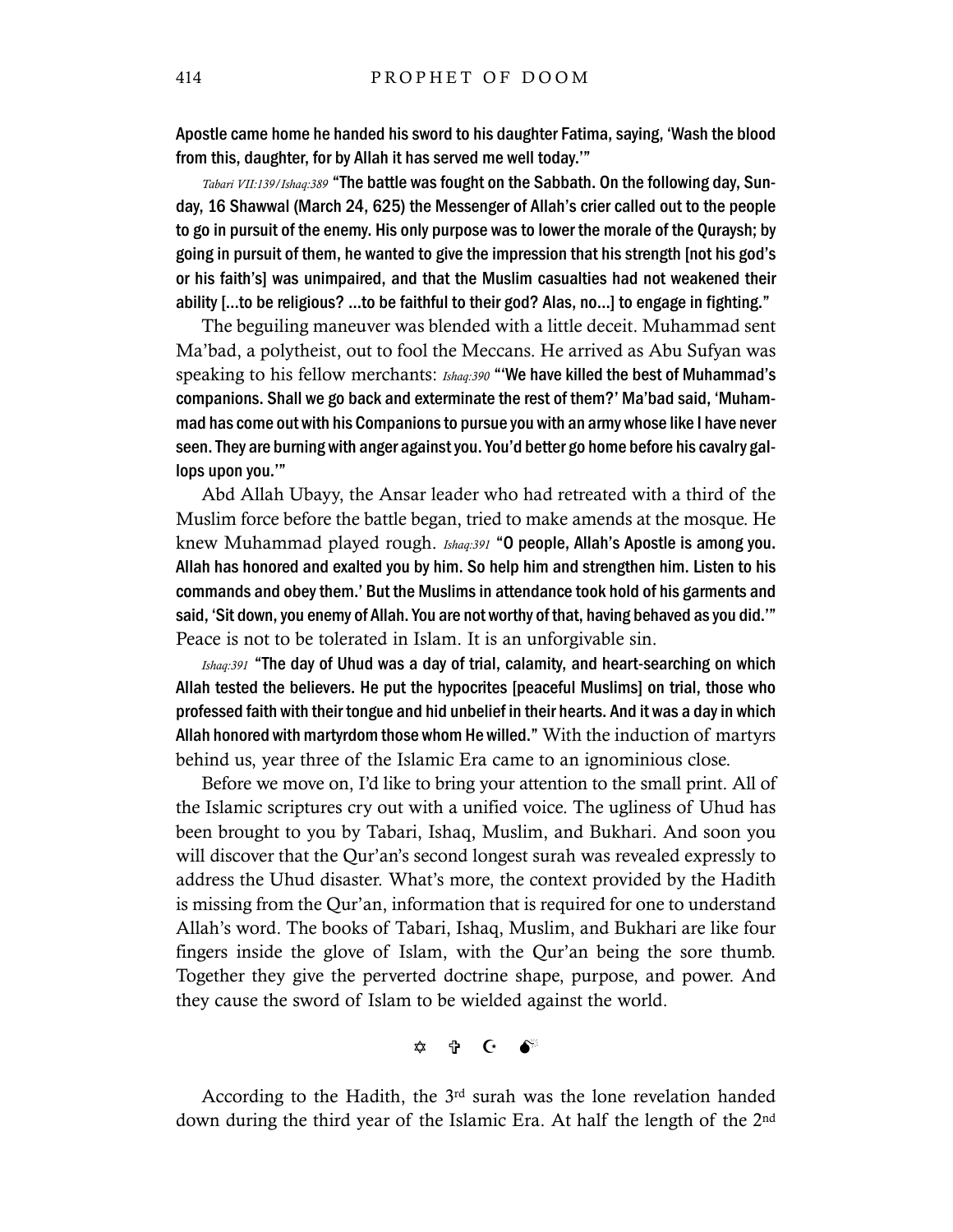surah, it is still too long and convoluted to review in its entirety here. It begins by listing Arabic letters. The Noble Qur'an explains: *003.001* "Alif-Lam-Mim. (These letters are one of the miracles of the Qur'an but only Allah knows their meaning.)" How's that for desperate? If you can't perform a miracle and can't compose intelligent scripture, claim that the incomprehensiblity itself is a miracle.

Along that same line, Allah declares the impossible: *003.003* "He has verily revealed to you this Book, in truth and confirmation of the Books revealed before, as indeed He had revealed the Taurat (Torah) and the Injeel (Gospel)." Although we have covered this before, it bears repeating. The Dead Sea Scrolls and the Septuagint prove that the words of the Torah, Psalms, and Prophets did not change during the thousand years preceding Islam—or in the fourteen hundred years since. And twenty-five thousand New Testament fragments and scrolls dating to more than five hundred years before the earliest surviving Qur'an testify that the Gospels remain unaltered. Therefore, Allah's claim that his Qur'an confirms books that differ in every way and on every page is ludicrous to the point of lunacy. Further, the magnitude of the supposed conspiracy to write Yahweh, Jews, Judaism, Israel, Jerusalem, the Temple, the Messiah, love, relationship, and peace into the Scriptures—and Allah, Arabs, Islam, Arabia, Mecca, the Ka'aba, Muhammad, hate, punishment, and war out—is beyond comprehension. The odds are beyond impossible. Islam is therefore based upon a false proclamation, a false god, and a false prophet.

Moving on, Allah confirms that he is still demented and dimwitted. *003.004* "As a guidance to mankind, He sent down the criterion (to judge between right and wrong). Truly, for those who deny the proofs, signs, and lessons of Allah, the torture will be severe; Allah is powerful, the Lord of Retribution." While there have been no signs or proofs, there has been a lesson. Islam has redefined right and wrong. Its tortured and vindictive spirit has spit upon the Ten Commandments. And, as always, that which Muhammad protests, he is guilty of: no miraculous signs, no proof, no actual scripture, no morality, and no Biblical confirmations.

The seventh verse says the unclear parts of the Qur'an are for the perverse. The verse warns us not interpret the Qur'an. We're not to look for hidden meanings because searching will bring discord. Then, contradicting the concept of a "revelation," Allah says that he alone knows the meaning. To add insult to injury, we're told that good Muslims believe it all, even the parts written for the perverse. Then to rub salt into the wound, the passage squelches honest inquiry by saying that anyone who doesn't grasp it all lacks understanding.

*003.007* "He it is Who has sent down to you the Book. In it are entirely clear verses, decisive, or fundamental (with established meaning); they are the foundation of the Book: others are unclear or allegorical. As for those who are perverse, they follow the part that is not entirely clear, trying (to cause) dissension by seeking to explain it and searching for hidden meanings. But no one knows its explanation or meaning except Allah. And those who are firmly grounded in knowledge say: 'We believe in the Book; the whole of it (clear and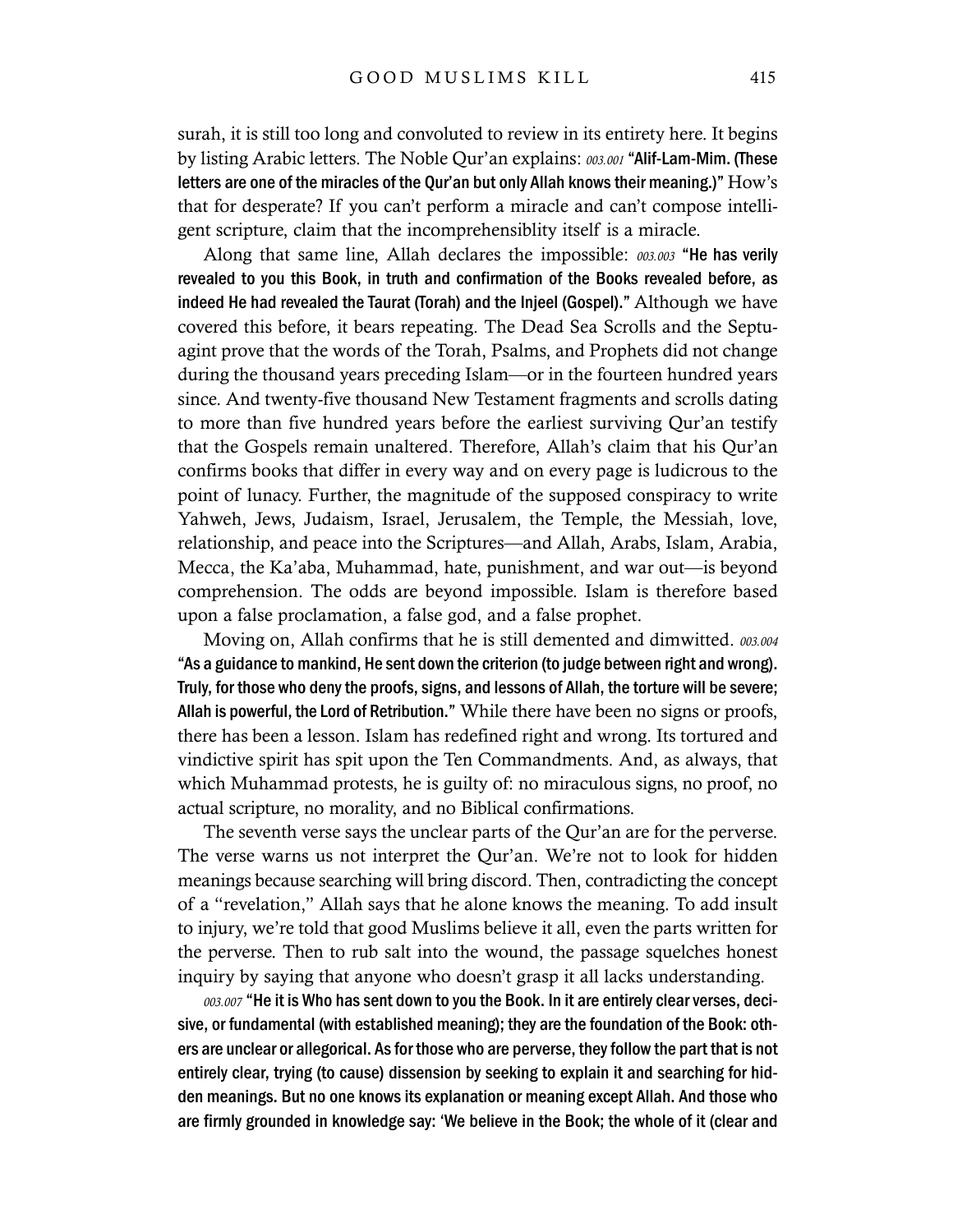unclear) is from our Lord.' None will grasp the Message except men of understanding." This is about as dumb as dumb ever gets.

*003.010* "As for those who deny [Islam], neither their wealth nor their children will help them in the least against Allah. They shall be faggots for the fire of Hell." This must be one of the clear verses, as in clearly demonic. *003.011* "The punishment of Allah is severe. So tell the unbelieving infidels: 'You will surely be vanquished, seized by Allah, and driven to Hell. How bad a preparation.'" Fire and brimstone preachers of days long past used to stand in their pulpits and speak of hell in order to draw people to salvation. But that isn't what is happening here. Allah is not calling people to deliverance. This is not a decree or warning. He's announcing his condemnation—preparation H. This is as perverse as calling men the firewood of hell. The creator of the universe cannot be this demented. Allah cannot be God.

In the next verse, the dark spirit of Islam confirms that the terrorist raids leading to Badr were "in Allah's Cause," and that the militants' victory over the merchants was a miraculous sign. *003.013* "There has already been for you a Sign in the two armies that met (in combat at Badr): One was fighting in Allah's Cause, the other resisting Allah; these saw with their own eyes twice their number. But Allah supports whom He pleases. In this is a warning for such as have eyes to see." Badr occurred because Muhammad was out on a terrorist raid trying to loot a caravan. By saying that this behavior was in "Allah's Cause," Islam has officially become the "religion of pirates and terrorists."

Now, speaking of the covetous behavior that founded the religotic of submission, Allah says: *003.014* "Beautified for men is the love of the things they covet, desiring women, hoards of gold and silver, attractive horses, cattle and well-tilled land. These are the pleasures of this world's life. But Allah has a more excellent abode." Since the only guaranteed entrance into the "excellent abode" is to die a martyr murdering infidels, Allah is telling Muslims that fighting to the death for Muhammad is better than "earning" the survivor's booty—beautiful women, gold and silver, horses, cattle, and productive farmland. And make no mistake, Allah isn't against Muslims stealing these things. In fact, he thinks it's "beautiful" men covet them. He just wants them to believe his stash is better.

Allah goes on to describe paradise. However, something has changed. Now that Muhammad has four wives, two of whom are little girls, he no longer brags about virgins. Then in six words, Allah summarizes the con that became Islam: *003.019* "Lo! religion with Allah (is) Surrender."

Jumbled as ever, the passage demeans Christians and Jews next. "Nor did the People of the Book differ except out of envy after knowledge had come to them. But if any deny the proofs, signs and lessons of Allah, Allah is swift in reckoning." A second translation reads: "Surely the religion with Allah is Islam, and those to whom the Book had been given did not show opposition but after knowledge had come to them, out of envy among themselves; and whoever disbelieves in the communications of Allah then surely Allah is quick in reckoning." No matter how one goes about interpreting this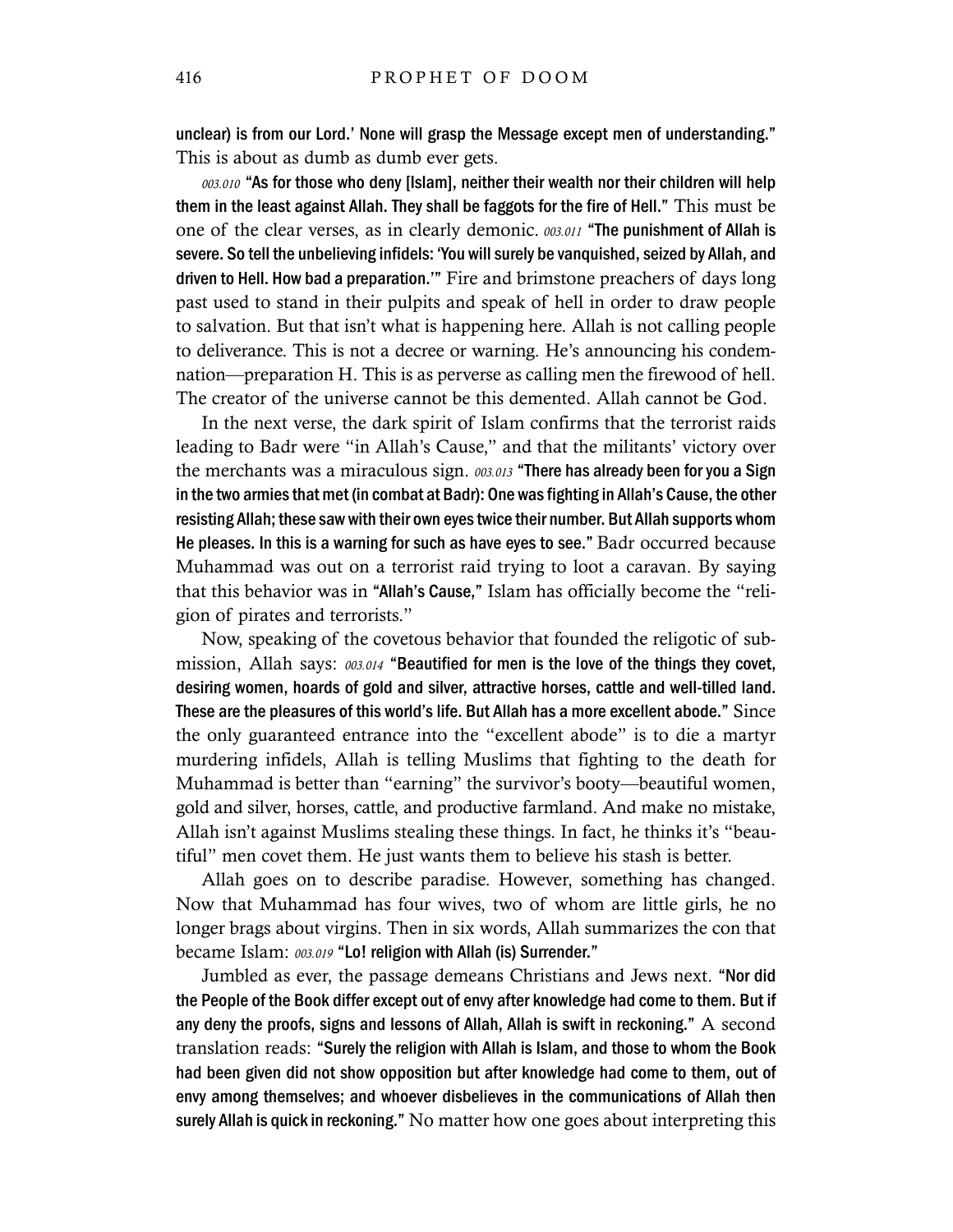verse, it's nonsense. Jews and Christians don't envy each other—not then, not now, not ever. And it's for certain they never envied Satan's sadistic scriptures. Further, Christ was an observant Jewish rabbi. Pure Christianity embraces all things Jewish: festivals, scriptures, and God. So what I think Allah is trying to say is: Judaism was Islam until Christianity. Christianity was Islam until Islam. Then Islam caused Judeo-Christianity to differ, envying Islam.

In verse 20, Lucifer tells his prophet: "If they argue with you, (Muhammad), say: 'I have surrendered to Allah (in Islam) and those who follow me.' And say to those who were given the Scripture (Jews and Christians) and to the illiterates (Arabs): 'Do you also submit? If they surrender, then they are rightly guided, and if they turn away, then it is your duty only to convey the message." Predestination renders this verse as absurd as the rest of the surah. Why deliver a message if it makes no difference? Why have a religion if all men are predestined to either brothels or fires? And why have a book if the intended audience can't read?

Just in case Muhammad failed sweet talking his brethren into submission, he warned…*003.021* "Verily, to those who deny the signs, verses, and proofs of Allah, and slay the prophets [like Muhammad], and kill the upholders of justice [Muslim militants], give the news of painful torments [a.k.a. terrorism]." This ungodly chat goes on to say that the Christians and Jews "who have received a part of Revelation" will claim that "the fires of hell will not touch us for more than a few days." Within this short passage there are two poison pills. If the Bible is part of the revelation why is the Qur'an opposed to its every doctrine? And why isn't a single verse from the New Testament included in the Qur'an? Second, what are the odds that lettered people would say "the fires of hell will only burn us for a few days?" There is no indication in the Bible that hell is temporary.

This is what Islam does to Muslims: *003.024* "They have been deceived by the lies they have themselves fabricated; their religion has deceived them." Allah is trying to dress down Christians and Jews. But if "They" were replaced by "Muslims" this would be the Qur'an's most accurate verse. If Allah and his pal wanted to find a "fabricated deceitful religion," they wouldn't have to look very far.

In the 26th verse we learn, "You [Allah, second person] exalt whom You please and debase and humiliate whom You will." That leads to another confirmation of Islam's intolerance. "Those who believe should not take unbelievers as their friends…guard yourselves from them." And…"Allah [third person] commands you to beware of Him."

Returning to the purpose of Islam: *003.032* "Say: 'Obey Allah and His Messenger;' If they refuse, remember Allah does not like unbelieving infidels." This is the inverse of the Bible. Yahweh loves everyone, including unbelievers.

Then in the "he-is-too-dumb-to-be-god" category we find: *003.033* "Allah chose Adam and Nuh (Noah) and the families of Ibrahim (Abraham) and Imran in preference to others." Adam couldn't have been chosen in preference to others as he was the only man. Further, Noah was saved and Abraham was blessed because they chose Yahweh, not the other way around. Sadly for Muslims, the fine line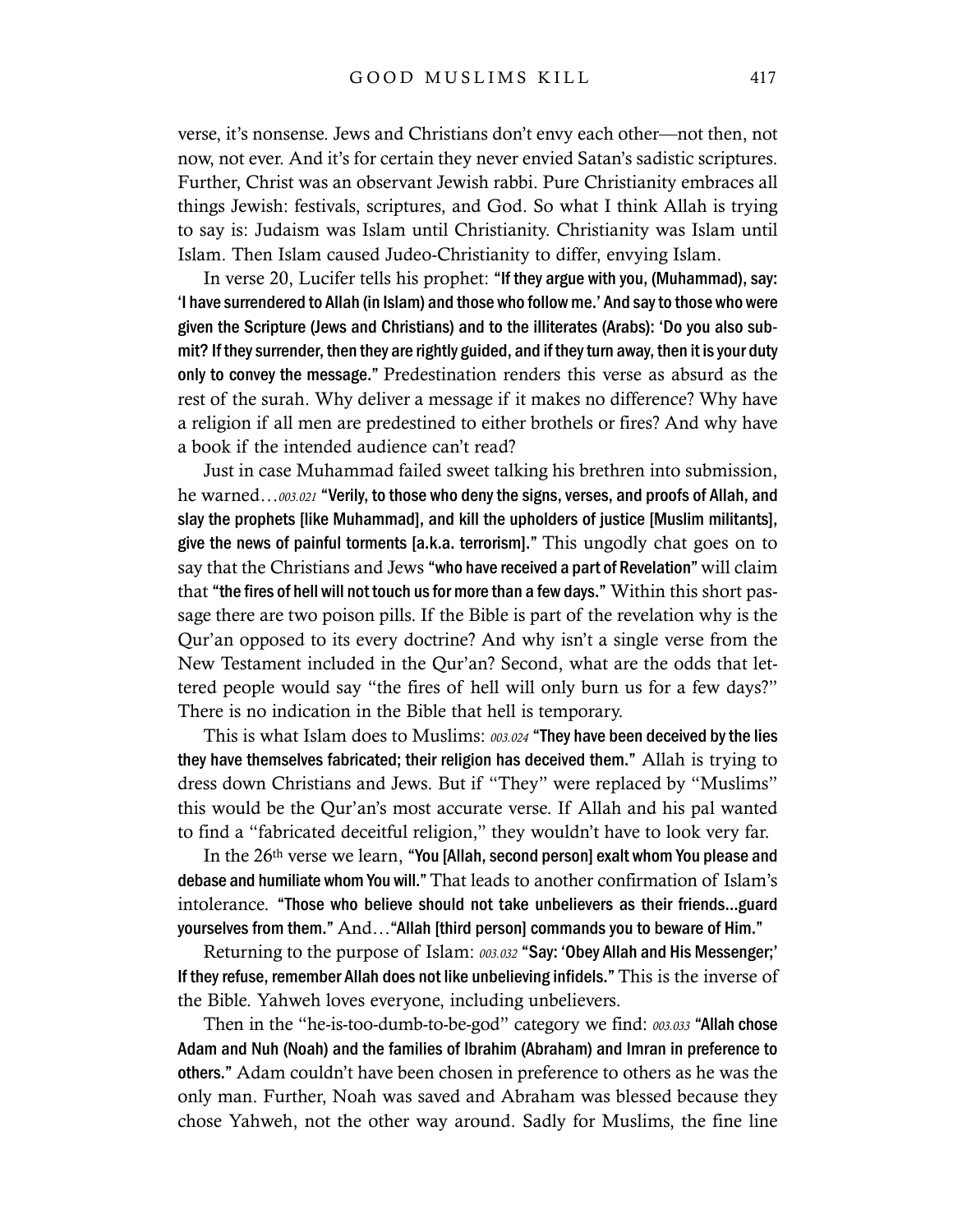between a stupid god and no god has been crossed.

According to Allah, Imran was Mary's father, and that's a problem. The Bible says Mary's father was Heli in Luke 3:24. Imran isn't a Hebrew name, but Amram is. Numbers 26:59 identifies him as the father of Moses, Aaron, and Miriam. This misunderstanding may be why Allah, in surah 19:28, calls Mary "Miriam, the sister of Aaron." As such she would have been over 1,200 years old when Christ was born. And while that's bad, the verse begins with "remember," yet there was no prior "Imran" revelation. *003.035* "Remember, when the wife of Imran prayed: 'Lord, I offer what I carry in my womb in dedication to Your service, accept it, for You are the Hearer, the Knower.' And when she had given birth, she said: 'O my Lord I have delivered but a girl, a female child.' [Remember: girls are worthless in Islam apart from luring boys to their doom.] But Allah knew better what she had delivered: 'The male is not like the female, and I have named her Mariam (Mary).'"

Allah is very confused, demonstrating an embarrassing lack of knowledge for the scriptures he claims to have inspired. Yahweh sent Gabriel to talk to Zechariah about his wife Elizabeth having a baby who would preach with the power of the Holy Spirit, like Elijah of old. So as to try to unmuddle the mess, Allah has Zechariah adopting Mary, as well as fathering John the Baptist. *003.037* "Mariam was given into the care of Zacharyah. Whenever he came to see her in her chamber he found her provided with food, and he asked, 'Where has this come from Mary?' She said, 'From Allah who gives in abundance to whomsoever He will. Zacharyah prayed, 'Bestow on me offspring that is good [i.e., not a girl]. As he stood in the chamber the angels said, 'Allah sends you tidings of Yahya (John) who will confirm a thing from Allah (the creation of Isa (Jesus), the Word of Allah) and be a noble prophet, one who is upright and does good [a Muslim]." In trying to dig himself out, Allah fell deeper into his pit. Magical food for Yahshua's mother doesn't square with Muhammad's mother's misfortune, especially if Muhammad is to be believed over "Jesus." And John proclaimed that Yahshua was from Yahweh, not Allah.

And yet they were so very close. The Arabic name for John identified the name of his God YAHya, as did ZacharYAH's. Even the Arabic word for Jew used throughout the Qur'an is YAHdodi. Biblical names acknowledge Yahweh: YAHshua (Joshua and Jesus), YAHayahu (Isaiah), YirmeYAHu (Jeremiah) YAHezqel (Ezekiel), NehemYAH (Nehemiah), MattihYAHu (Matthew), YAHaqob (Jacob and James). There wasn't an Allah in the batch.

As misguided as this Qur'an account is, it gets worse in a hurry. *003.042* "Behold! the angels said: 'Mariam! Allah has chosen you and purified you above the women of all nations and creation (including jinn)." That's also a problem for Islam. How can Mary be the best if Yahshua is a second-rate "prophet?" In Islam, Adam, Noah, Abraham, Moses, Qusayy, and Muhammad are more important than the Messiah. If Muhammad is *numero uno*, why wasn't his mom mentioned in the Qur'an?

The answer is simple. Amina, Muhammad's mother, abandoned her son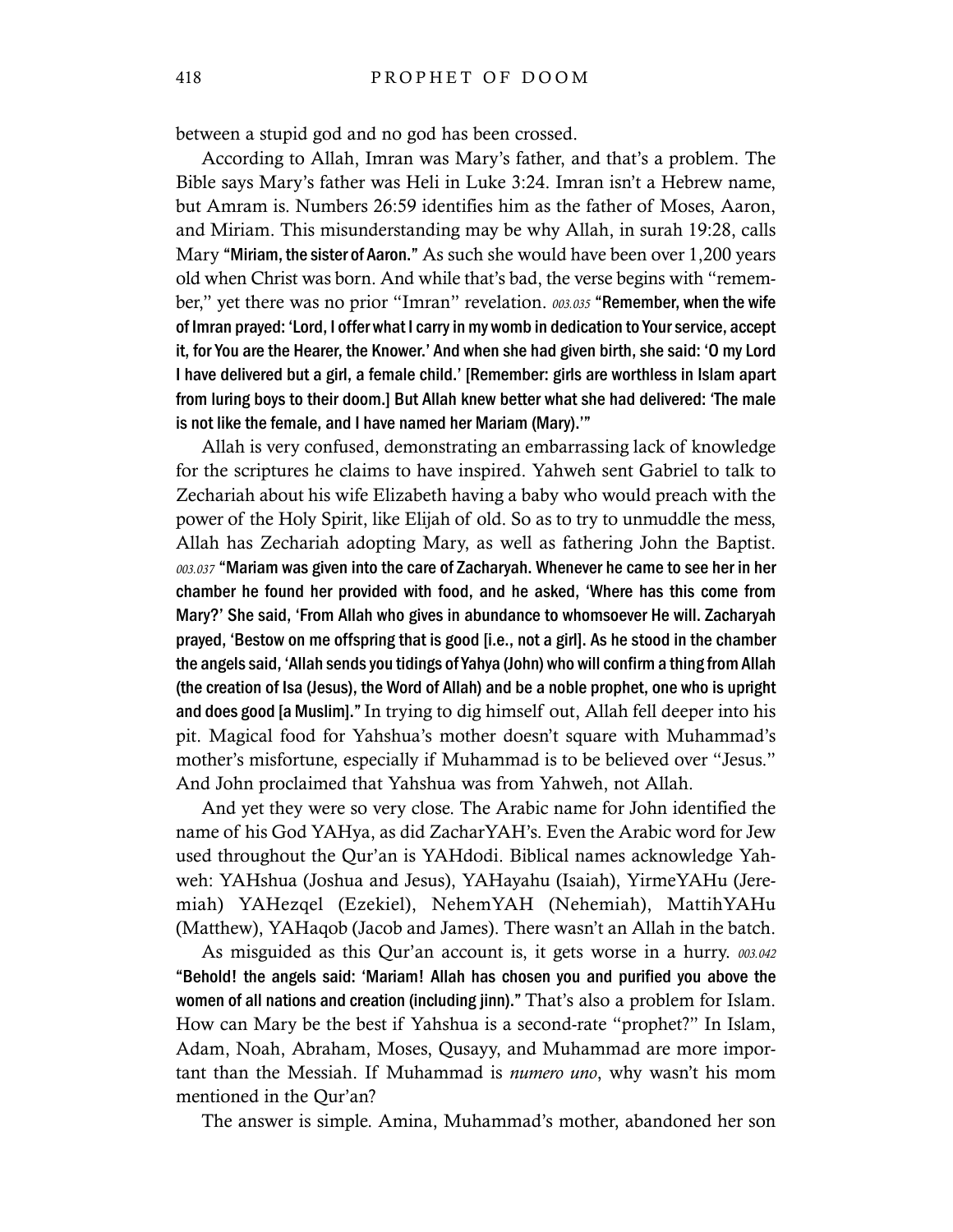at birth and was a source of rage, not praise. The abuse he suffered as a child gave rise to his religion. And for the "Religion of Submission" to be credible, Yahshua and Mary had to be converted into Muslims…"Mary! submit with obedience to your Lord (Allah). Prostrate yourself, and bow down with those [Muslims] who bow down." In 2 B.C. there were no Muslims with which Mary could have prostrated herself. Gabriel would never have referred to Yahweh using the pagan "Lord." Islam's Black Stone wouldn't come to be named "Allah" for another five hundred years. And why, pray tell, would the Islamic god visit Mary in Israel if Mecca and the Ka'aba were his sacred territory and house? Further, why is there no mention in all of the Qur'an and Hadith of the Messiah visiting Allah at his "House?" After all, the big Mo made the Night's Journey to the Jewish Temple. The answers are: there was no Ka'aba, no Mecca, no Allah, and there were no Muslims back when Yahshua was born. And that makes the primary premise of Islam—that it was the religion of Adam, Noah, Abraham, Moses, David, Solomon, and the Messiah—a bold-faced lie. Islam's premise is as rotten as its prophet, as false as its god.

Next we learn why this impossible—and thus untrue—scenario was revealed only to Muhammad…*003.044* "This is part of the tidings of the things unseen, which you have no knowledge and We reveal unto you (O Messenger!) by inspiration. You were not with them when they cast lots with arrows, as to which of them should be charged with the care of Mariam. Nor were you with them when they disputed." Casting arrows was an occult rite performed around the Ka'aba. Abu Muttalib did this very thing to spare the life of Abd-Allah—Muhammad's father—after consulting with sorcerers. Jews never did such a thing—ever. But Islam needs Jesus' mother saved in similar fashion. Yet ascribing a demonic gambling game designed to elicit the oracle of manmade idols to Mary "the pure, the chosen above all creation" means that Allah is unable to distinguish sorcery from truth. This verse proves that Allah isn't God, no matter how badly he wants to be.

While I don't mean to kick a dead camel, Allah is insistent on dying a hundred ugly deaths. *003.045* "Behold, the angels said: 'O Mariam! Allah gives you glad tidings of a Word from Him: his name will be the Messiah, Isa (Jesus), the son of Mariam, held in honor in this world and the Hereafter and of those nearest to Allah." By saying that "Jesus" was the "Messiah," Allah fractured his stone. If Jesus was the Messiah, he is God and Allah isn't. Oops.

Since the verse is fatal to Islam, let's try another translation. "(And remember) when the angels said: Mary! Lo! Allah gives you glad tidings of a word from him, whose name is Christ Jesus, the Messiah, son of Mary, illustrious in the world and the hereafter." The problem isn't the translation; it's the inspiration. The instant Allah admitted that Jesus was the Messiah, Islam was finished—at least for anyone who knows anything about "Allah's" divinely inspired Bible.

But it's a great trick if you can pull it off. So in the 4th surah Allah bares all: *004.171* "O people of the Book (Christians), do not be fanatical in your faith, and say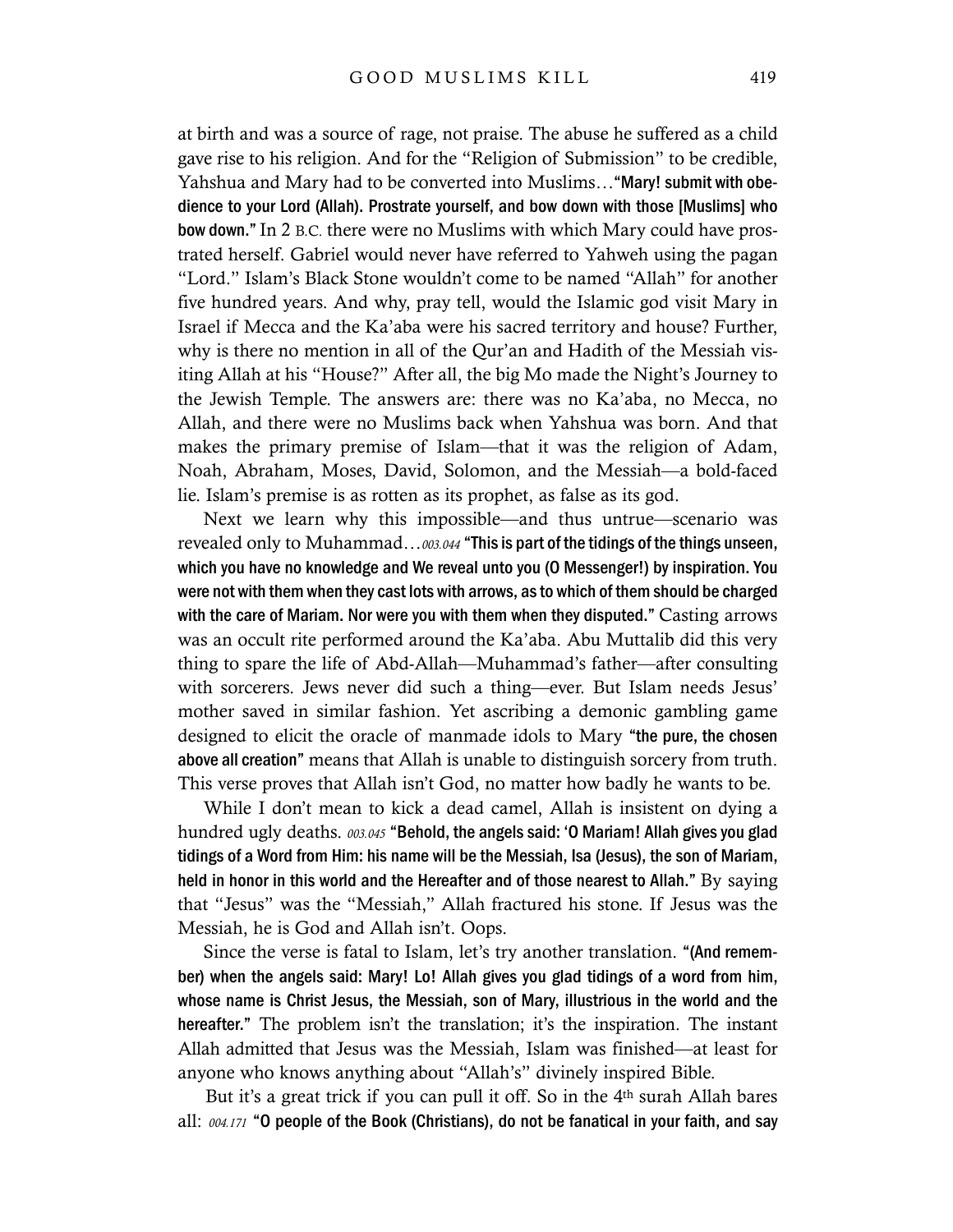nothing but the truth about Allah. The Messiah who is Isa (Jesus), son of Mariam, was only a messenger of Allah, nothing more. He bestowed His Word on Mariam and His Spirit. So believe in Allah and say not Trinity for Allah is one Ilah (God)…far be it from His Glory to beget a son." The "Messiah" is Yahweh's "Anointed." There are over 500 prophecies proclaiming His arrival, all of which Yahshua fulfilled (or will fulfill in his second coming). The prophet Isaiah wrote these words about him in chapter 9 of his book: "For unto us a child will be born...and His name will be Wonderful Counselor, Mighty God, Eternal Father." In the 53rd chapter, Isaiah, speaking of the salvation the Messiah would bring to mankind from his cross, said: "He will be wounded for our transgressions.… We are like sheep, gone astray, so He will lay on Him the iniquity of us all.… The Righteous One shall bear the sins of many." If Allah was right, and "Jesus" is the Messiah, he is Mighty God. If he is God, the Allah/Lucifer combo aren't.

So that there is no misunderstanding here, you should know that the Messiah is central to the Bible, the fulcrum upon which the entire story pivots. His coming was proclaimed throughout the Scriptures. And there isn't the slightest possibility of revisionist history. The Biblical prophecies were written 400 to 1200 years before Yahweh entered our world as a man to show us what he was like, building a bridge from our polluted world to his perfect realm. The oldest Dead Sea Scroll fragments date to 250 B.C., a thousand years before the earliest surviving Qur'an. The Isaiah scroll is preserved in one piece, unaltered. It still proclaims the truth more than 2700 years after it was inspired and 2000 years after a scribe copied Isaiah's predictions onto the scroll that was discovered in Qumran.

The combination of that scroll and these verses render an undeniable verdict: Islam is a complete fraud. It provides irrefutable proof that Allah was no more divine than an average garden rock. Lucifer, the wannabe god, and Muhammad, the wannabe prophet, were a pair of cons—just common crooks. Ill-mannered and moronic, they tried to play in Yahweh's league. Moreover, they tried to steal Yahweh's league—our souls. It's little wonder Allah says, "Booty is lawful and good," that he admits to being a deceptive schemer, or that he is fixated on hell.

Continuing to speak of Yahshua, the Qur'an proclaims: *003.046* "And he shall speak to the people when in the cradle and when of old age, and shall be one of the good ones." By claiming that he spoke while in swaddling clothes, Allah is conferring supernatural status on Christ—a status Muhammad did not enjoy. As for speaking in old age, that's impossible. There are ossuaries from mid first-century tombs with crosses carved into them and the words "Yahshua Saves." Since the Messiah was born around 2 B.C., and the sarcophaguses memorializing his crucifixion are dated to as early as 50 A.D., he couldn't have been old. Further, the Gospels detail his life in the context of history and they say that he was in his mid-thirties when he entered Jerusalem, died for our sins,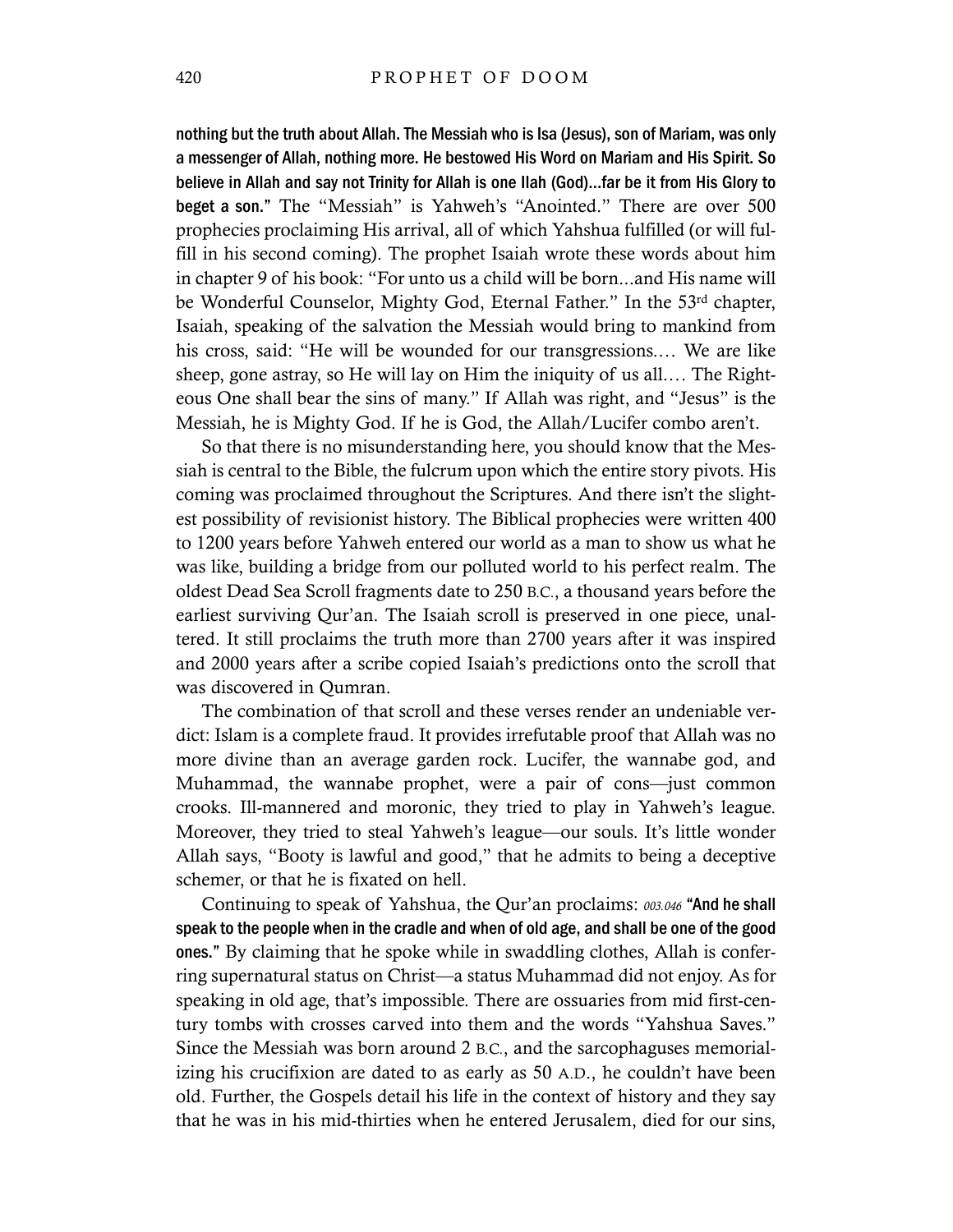and was resurrected.

Muhammad continued to impugn his own credibility with the following Hadith. He forgot that he had told Muslims that the Islamicized Abraham spoke in the cradle, too. *Bukhari:V4B55N645* "The Prophet said, 'None spoke in cradle but three: The first was Jesus, the second was an Israeli called Juraij. While he was offering his prayers, his mother called him. He said, "Shall I answer her or keep on praying?" He went on praying and did not answer her. His mother said, "O Allah! Do not let him die till he sees the faces of prostitutes." The story goes downhill from there, but you get the picture. And speaking of pictures, in the very next Hadith, the man who claimed to know more about Yahshua than Christ's Disciples, said: *Bukhari:V4B55N646* "The Prophet shared, 'I met Jesus.' The Prophet described him saying, 'He was one of moderate height and was red-faced as if he had just come out of a bathroom.'"

*003.047* "Mary said: 'O my Lord! How shall I have a son when no man has touched me?' He said: 'Even so: Allah creates what He wills: When He has decreed a plan, He but says to it, 'Be,' and it is!" If Yahshua was virgin born, if he was created as a result of a Godly order, then he is unique among all creation. While it's true, it makes Islam false. According to the Qur'an, Allah made Adam and then from Adam came all men including Muhammad. But not "Jesus." So how can Christ be born of a virgin and not be divine? Ask yourself this: if Muhammad was conceived the old-fashioned way, and "Jesus" was formed by a direct order from God, whom should we trust to tell us the way to God?

Islam's prophet covers this same material in his Hadith. The Noble Qur'an refers to: *Bukhari:V4B55N657* "Allah's Messenger said, 'Isa (Jesus), the son of Mariam, will shortly descend amongst you Muslims and will judge mankind by the law of the Qur'an. He will break the cross and kill the swine [Jews] and there will be no Jizyah tax taken from non-Muslims. Money will be so abundant no one will accept it. So you may recite this Holy Verse: "Isa (Jesus) was just a human being before his death. On the Day of Resurrection he (Jesus) will be a witness against the Christians."'" I wonder if the Pope read this before he kissed the Qur'an and praised Islam?

On a roll, the false prophet proclaimed: *Bukhari:V4B55N658* "Allah's Apostle said 'How will you be when the son of Mary (i.e., Jesus) descends amongst you and he will judge people by the Law of the Qur'an and not by the law of Gospel.'" First, there are no laws in the Gospels. Christ's sacrifice on the cross provided a reprieve from the Old Covenant laws. Second, if the Qur'an existed before "Jesus" was born, and if the Gospels are of no value, why did Allah bother revealing them?

Before we leave this section of Bukhari, I'd like to reiterate Muhammad's greatest lie: *Bukhari:V4B55N651-2* "I heard Allah's Apostle saying, 'I am the nearest of all the people to Jesus. There has been no prophet between me and Jesus. All the prophets are paternal brothers; their mothers are different, but their religion is one.'" No, no, no, and especially no. But it's interesting: Muhammad is either claiming that God begot many sons, in conflict with the Qur'an, or that he is a Jew (which is possible considering the circumstances surrounding his conception in Yathrib).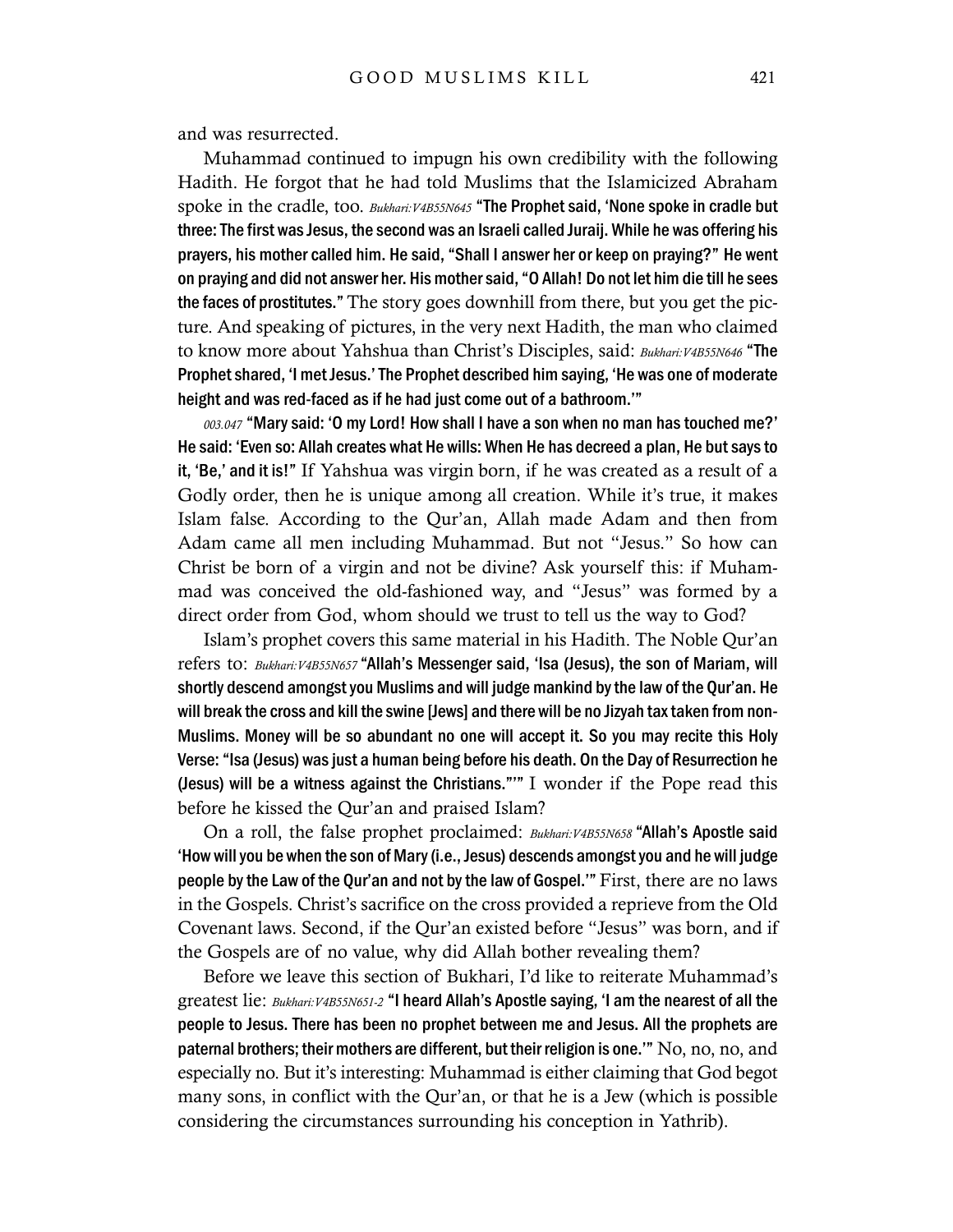Returning to the Qur'an: *003.048* "And Allah will teach him the Scripture Book and Wisdom, the Torah and the Gospel, and appoint him a messenger to the Children of Israel, with this message: 'Lo! I come unto you with a Sign from your Lord. Lo! I fashion for you out of clay the likeness of a bird, and I breathe into it and it is a bird, by Allah's leave. I heal him who was born blind, and the leper, and I raise the dead, by Allah's leave." Since the Gospels record the words and deeds of Christ—past tense—saying that Allah taught him his history and life makes absolutely no sense. And if the Gospels were so important, why aren't any of Christ's teachings in the Qur'an?

Further, if Yahshua was the Messiah, he "authored" the Torah. Christ came to save all mankind, not just the Jews. The story of the clay bird comes from an apocryphal work attributed to Thomas. Not only didn't it occur, think for a moment about the absurdity of singling out something that trivial from a laundry list that includes: returning sight to men born blind, curing leprosy, and bringing the dead back to life. What's more, this is one of those things that is so right, it makes Islam wrong. Yes, Allah's right—Yahshua did heal the blind, the lepers, and he brought the dead back to life. So how did he do that if he wasn't God? And equally important, since Muhammad didn't do a single miracle, why trust him over the Messiah?

As if reading a different Arabic text, the Ali translation says: *003.048* "He will teach him the Law and the Judgment, the Torah and the Gospel, and he will be Apostle to the children of Israel, (saying) 'I have come to you with a prodigy from your Lord that I will fashion the state of destiny out of the mire for you and breathe (a new spirit) into it, and (you) will rise by the will of Allah.'" Again, Allah is confused. The Torah is the Law (actually the instructions). There is no book of "Judgment" in Judaism. In Christianity, the Good News of the Gospel is that judgment has been eliminated. Since the central message of the Gospels is not laws and judgment, but a reprieve from them, why would Allah bother to teach Jesus such things? And why would Allah say that Jesus was going to fashion a state of destiny out of the mire for Israel, and breathe new life into it, when in fact, as predicted in the Bible, Israel was destroyed shortly after Yahshua was crucified, and the Jews were dispersed for nearly 2,000 years? I recognize that Mecca is a long way from civilization, but Allah ought to be smarter than this. Yahshua correctly predicted the future; Allah couldn't even get the past right.

Speaking as if he were Yahshua, Allah continues to flail blindly. *003.050* "(I have come to you) to attest the Torah which was before me. And to make lawful to you part of what was forbidden; I have come to you with a Sign from your Lord." That's interesting: Muhammad said countless times that Allah had brought signs during his life, yet there were none. So why is it then that Yahshua was able to perform them? "So fear Allah, and obey me. Lo! Allah is my Lord and your Lord, so worship Him. That is a straight path." Yahshua came to fulfill the Scriptures, not eradicate them. Said another way, he made nothing that was "forbidden" lawful. He established the mechanism of forgiveness so we might be saved from judgment. Further,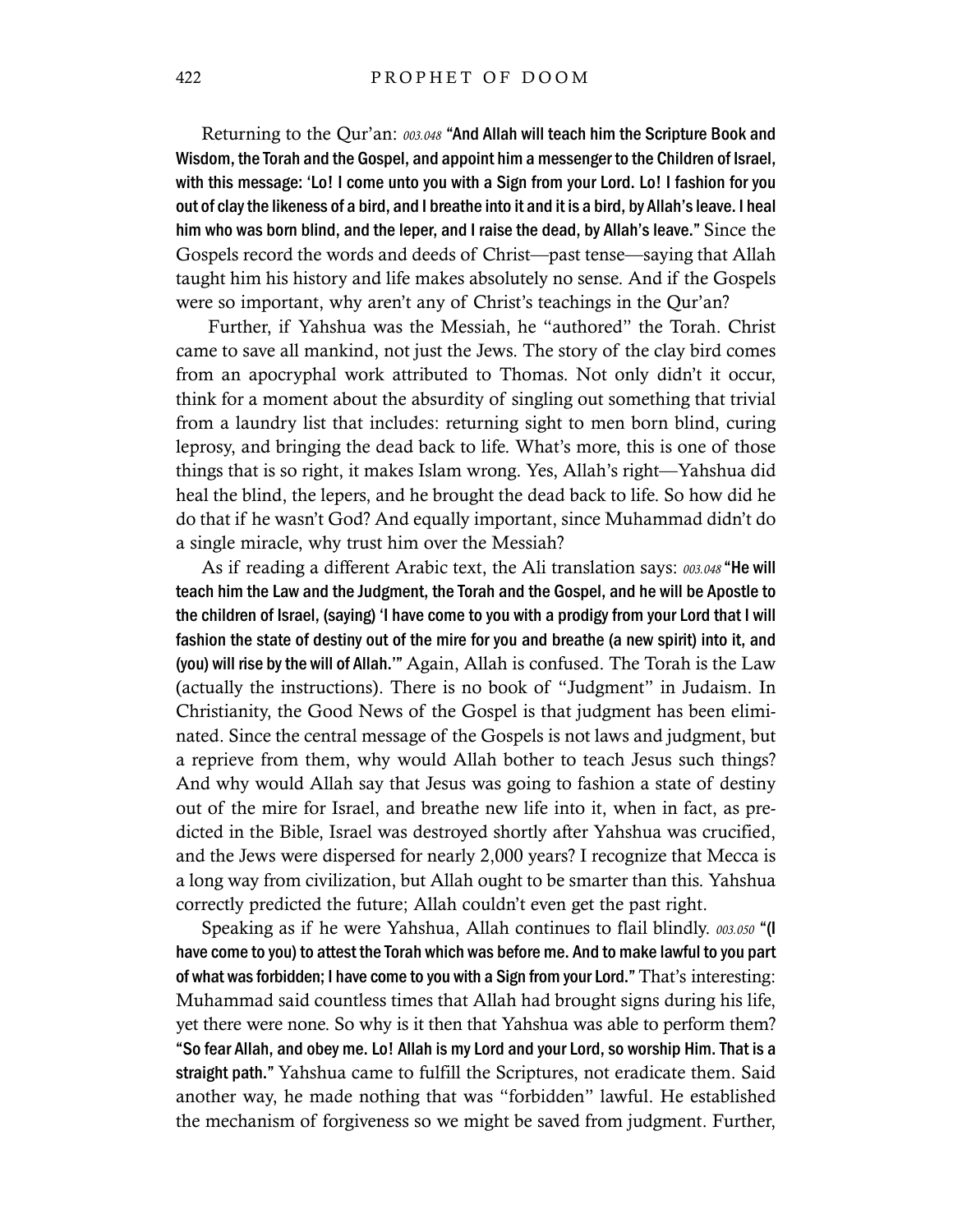he knows who he is. The Messiah's name is Yahshua, which means "Yahweh Saves." He commanded us to love Yahweh, not fear Allah. And he said, "Follow me." Muhammad's ignorance is appalling.

But Islam wouldn't be Islam if it didn't expose itself. *Bukhari:V4B56N814* "There was a Christian who embraced Islam and he used to write the revelations for the Prophet. Later on after he returned to Christianity again he used to say: 'Muhammad knows nothing but what I have written for him.'" This Hadith impugns Islam coming and going. A literate man "who used to write the revelations for the Prophet" rejected Islam. A man Muhammad trusted enough to "write the revelations for" him said that "Muhammad knows nothing but what I have written for him." And that's the bottom line. The Qur'an is little more than a racist and violent rant sandwiched between a pathetic job of plagiarism. Islam's prophet knew so little about the Gospels, and Christ in particular, everything he professed was wrong.

*003.052* "But when Jesus became conscious of their disbelief, he cried: 'Who will be my helpers in Allah's Cause? The disciples said: We will be Allah's helpers. We believe in Allah, and do you bear witness that we are Muslims." The very idea of an ignorant and perverted terrorist thug and his demonic partner proclaiming in the sand dunes of Arabia that the Messiah believed in a pagan moon rock and called men to be Muslims is as preposterous as it is factually and historically impossible. So why did these buffoons so thoroughly trash their own credibility? Why didn't the Muhammad-Lucifer team simply ignore Christ in their Qur'an rather than falsely converting the Messiah to Islam? Sure, for the wannabe Messiah it was one-upmanship, but what was Lucifer's excuse? The answer is shocking. By deceiving mankind, by corrupting the Messiah's message, demoting him by artificially removing his divinity, sacrifice, and resurrection, Lucifer removed the only means of salvation. He damned billions. In Islam, Jihad saves but Jesus doesn't. Never forget, there is nothing Lucifer covets more than deceit, death, and damnation (a.k.a. Islam).

Speaking of Christ's disciples, the Qur'an reports: *003.054* "And they (the disciples from the previous verse) schemed, and Allah schemed and plotted (against them): and Allah is the best of schemers." While that's true, a good schemer does not a good god make. I appreciate the confession, though. It makes the job of exposing Islam easier. Another translation reads: *003:054* "'Lord, we believe in Your revelations [the Torah and Gospels] and follow this Apostle [Jesus]. Enroll us among the witnesses.' But the Christians contrived a plot and Allah did the same; but Allah's plot was the best." That's the premise of this book and its conclusion. Islam is a plot.

A third translation says that "they" refers to "disbelievers," not the disciples and they plotted to kill Jesus. "And they (disbelievers) plotted (to kill Isa [Jesus]) and Allah plotted too." In this case, Allah's plot is the denial of Christ's crucifixion.

In the next verse Lucifer divulged the nature of his scheme. *003:055* "Allah said, 'Jesus, I will take you and raise you to Myself and rid you of the infidels (who have forged the lie that you are My son).… Those who are infidels will surely receive severe tor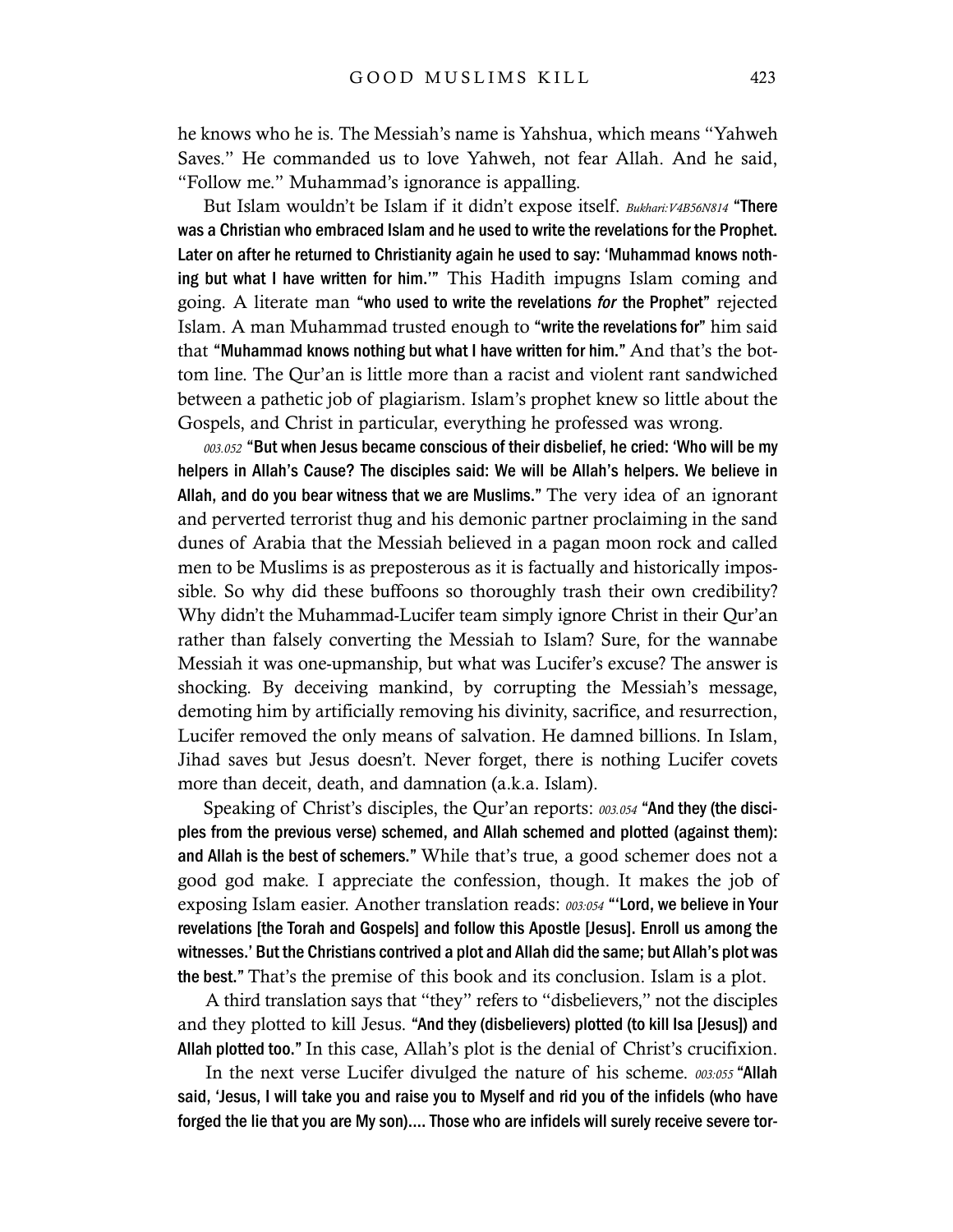ment both in this world and the next; and none will they have as a savior for them." As you recall, Allah defines "infidels" in surah 5:72: "They are surely infidels who say; 'God is the Christ, the Messiah, the son of Mary."

Mecca, I think we have a problem. "Christ" is the Greek word for the Hebrew "Messiah." So those who *agree* with Allah and say that Jesus is the Messiah, the Christ, are infidels, and they are going to receive a severe punishment in this world and the next. Those who trust Jesus to be their savior the good news for which the Gospels are named—will find no savior, according to Allah. This is some plot.

Said another way: If you say that Jesus is the Christ, the Messiah, you are acknowledging his divinity. But if you say that God (divinity) is the Christ, you are an unbelieving infidel. It's little wonder Muhammad claimed that anyone who questioned the Qur'an would reject Islam. JC=M=G. Yet G does not  $= JC$ , even though according to Allah,  $JC=M$ . Muslims must practice a new form of logic.

After defining Jesus as the virgin born, miracle working, divinely inspired, and resurrected Messiah, the Qur'an claims Christ was just kidding about dying on the cross as our savior and calling himself God. Yet it professes to confirm the Torah and Gospels—books that predict and proclaim the truth it denies. Methinks this invites comparison, and even Allah seems to agree. *004:082* "Do they not ponder over the Qur'an? Had it been the word of any other but Allah they would surely have found a good deal of variation in it." Continuing, he says: "…those who check and scrutinize will know it." This sounds like an invitation, even a dare, to do exactly as we are doing. And what we have found by "scrutinizing it" is "a good deal of variation."

If Muhammad had ignored the Bible, Adam, Satan, Noah, Abraham, Lot, Moses, and especially Christ, I would have judged Islam independently, based solely upon its own merits. But he wasn't that smart, and his dark spirit was a liability, having his own agenda.

In case you were wondering, the scheme or plot the disciples concocted according to Allah was the Gospel account of Christ—the one in which Yahshua claimed to be God in the flesh. The one in which the Messiah taught us what he's like so that we might know Yahweh and form an eternal relationship with our creator. The one in which he allowed the Romans to crucify him for proclaiming that he was divine. The one in which he rose from the dead so that his sacrifice would enable us to live forever in his presence. It was the plot of the greatest story ever told.

Muhammad's dark spirit acknowledged the single most important event in history—the resurrection of Yahshua. But then, knowing that his religion of submission didn't mesh with Yahshua's Gospel of freedom, Lucifer called the God's plan of salvation blasphemy. He said the disciples' account recorded in the Gospels was false—a reason for dispute—even though he claimed he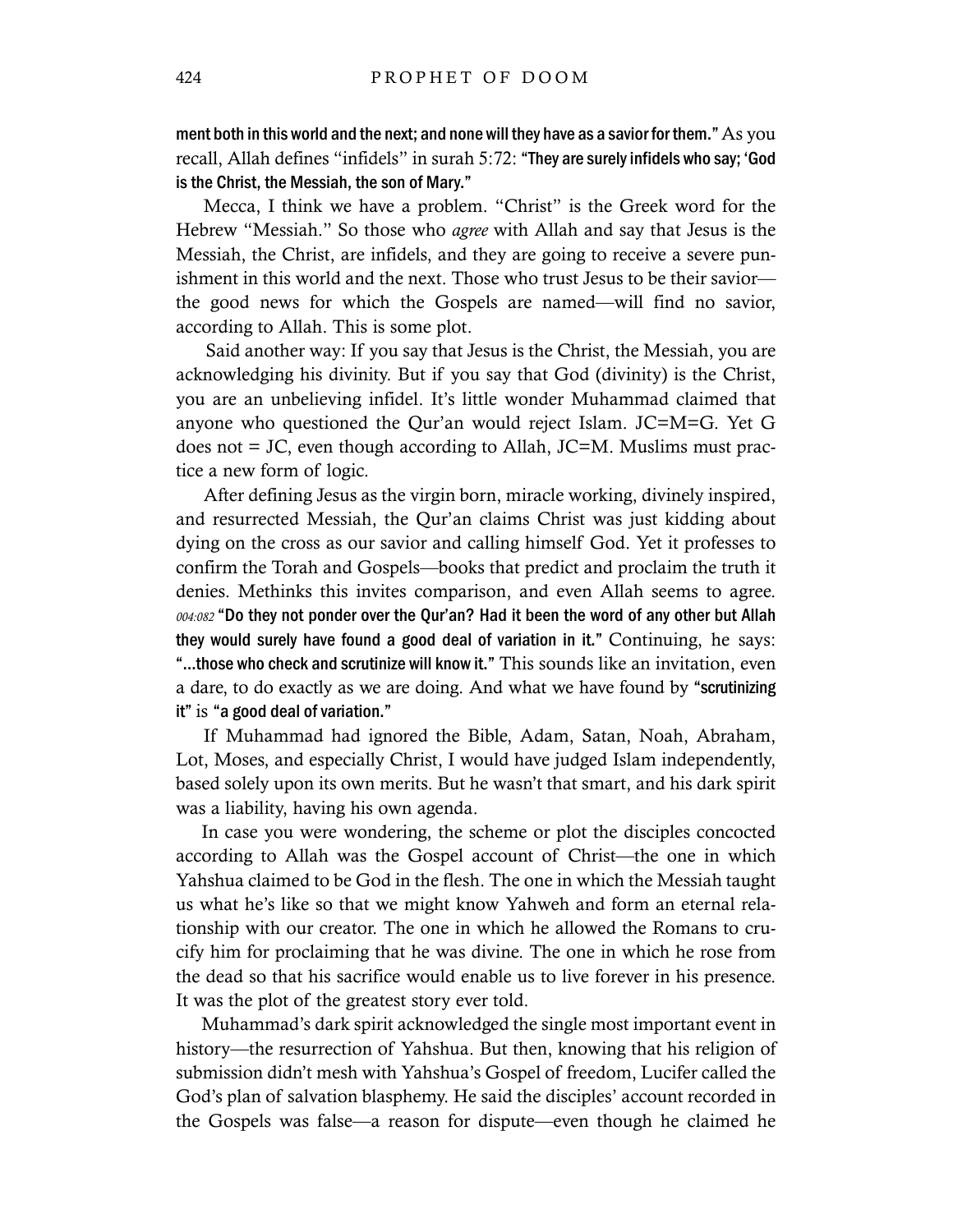inspired them. *003.055* "Behold! Allah said: 'O Jesus! I will take you and raise you to Myself and clear you (of the falsehoods) of those who blaspheme; I will make those who follow you superior to those who reject faith, to the Day of Resurrection: Then shall you all return unto me, and I will judge between you on the matters wherein you dispute."

If Yahshua was raised unto God, if he cheated death by way of divine order, he was the Messiah—and thus he was the creator of the universe. Therefore, Muhammad must be condemned, the Qur'an burned, and Islam repudiated. Nothing bothers Yahweh more than false prophets, false doctrines, and false gods. So let's review another translation to make certain we have this right. "(Remember) when Allah said: 'Jesus! Lo! I am gathering you and causing you to ascend unto Me. I am cleansing you of those who disbelieve.'"

A third reads: "When Allah said: 'Jesus, I am going to terminate the period of your stay (on earth) and cause you to ascend unto Me and purify you of those who disbelieve.... I will decide between you concerning that which you differed.'" While meaningless in the context of the greater whole, if Christ's life was cut short, he couldn't have talked while he was old, as an earlier verse alleged. But the overall message is clear: according to the Qur'an, Christ was an ordinary man and a Muslim to boot. His Gospel message of salvation wasn't true, even though Allah revealed it. He didn't die on a cross, and yet he was resurrected. And most importantly, those who believe he is God have no savior and will roast in hell.

Speaking of Christians, Allah proclaims: 003.056 "As for those disbelieving infidels, I will punish them with a terrible agony in this world and the next. They have no one to help or save them." It's Satan's ultimate fantasy.

Continuing on, we are told that this lunacy is a rehearsal directly from god: *003.058* "This is what We rehearse to you of the Signs and Message, a wise reminder. The similitude (likeness) of Jesus before Allah is as that of Adam; He created him from dust, then said to him: 'Be.' And he was." Allah was digging himself in deeper. Now he claims that "Jesus" was created miraculously like Adam from dust. While that's not exactly true, if it were, it would render Muhammad meaningless.

Despite all evidence to the contrary: *003.060* "The Truth (comes) from Allah alone." That would mean that all scientific discoveries are erroneous. Math is without merit and courts are folly. "So be not of those who doubt, waver or dispute. If any one disputes in this matter with you, now after knowledge has come to you, say: 'Come! Let us gather together our sons and women among ourselves. Then let us earnestly pray, and invoke the curse of Allah on those who lie!'" So if someone tells a Muslim that Allah's book proves he's a phony, they're told to gather their sons and women and leave. They are not to look into the merits of the allegation. They aren't to even try and refute the charge. There is to be no discussion, no investigation, no evangelism, no thinking. None of that is in Satan's interest. Lucifer wants Muslims to pray for him to invoke a curse on those who expose him.

By the way, the Noble Qur'an says *003.061* "If anyone disputes with you about Jesus being divine, flee them and pray that Allah will curse them." (Not save them.)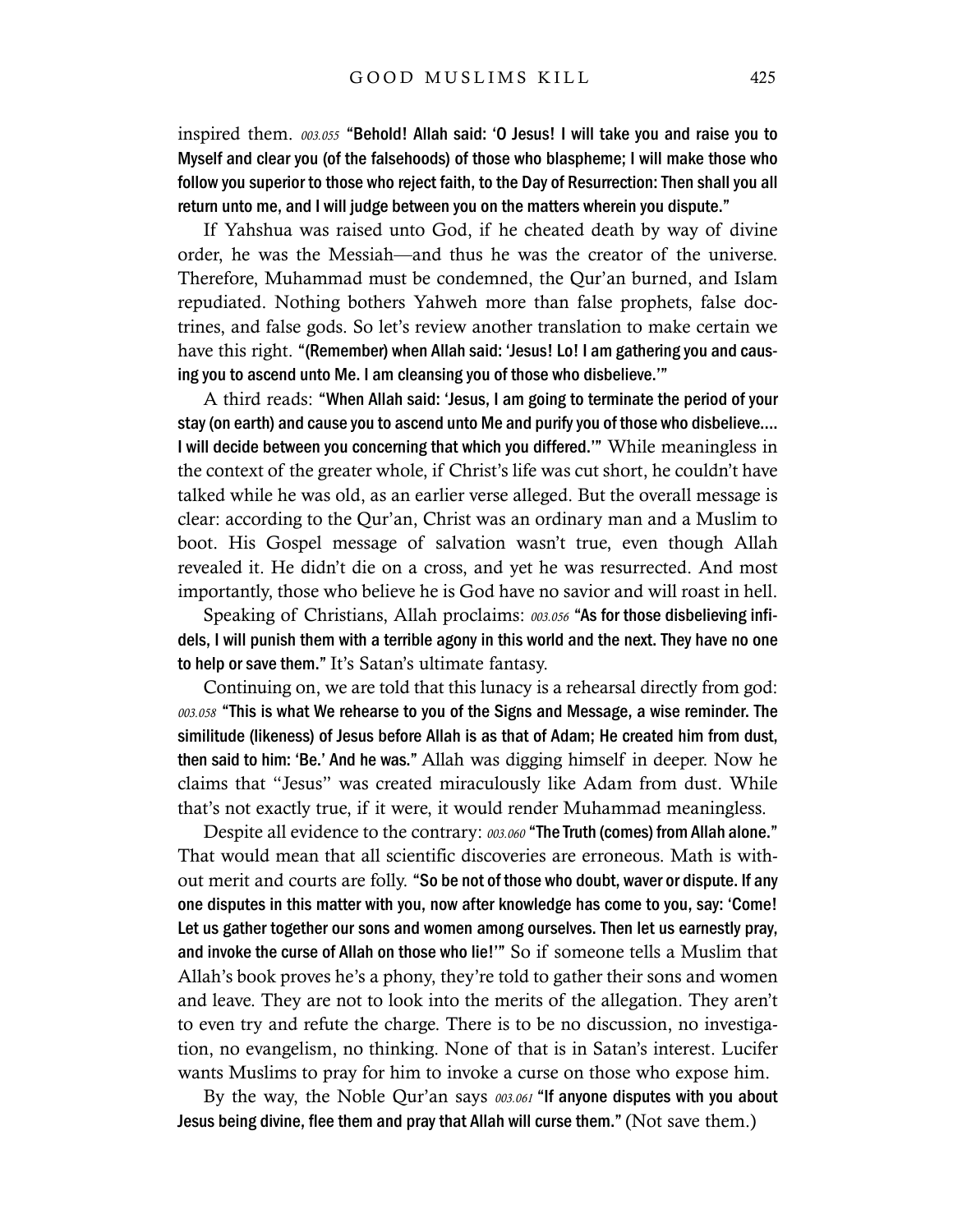Rather than provide any proof that his view isn't a hoax, Allah simply protests: "The Qur'an is true because I said so." *003.062* "This is the true account, the true narrative, the true explanation: There is no ilah except Allah; and Allah—He is the Mighty, the Wise. And if they turn away, then lo! Allah is aware of the corrupters, the mischief-makers. Say: 'O People of the Book, come to common terms as an agreement between us and you: That we all shall worship none but Allah; that we associate no partners with him; and that none of us shall take others for lords beside Allah.' If then they turn back, say you: 'Bear witness that we (at least) are Muslims surrendered.'" Such a deal. Everybody needs to come together and surrender to this demented, delusional, and dimwitted doctrine. What a wonderful world it would be. Or would it? Think about where terrorists are bred. Think about where the most impoverished people on earth live—those with the least freedoms. That is the world that accepted this invitation (or more correctly—the one that had it thrust upon them). Just like Hitler, Allah promises that there will be peace just as soon as he controls every soul. And even then, he's lying.

There was a phrase in the last verse I feel compelled to bring to your attention. If you "turn away" from Islam you are accused of being a "mischief-maker." In Allah's farewell address, this is what he wants to done to them: *005.033* "The recompense for those who fight against Allah and His Messenger and are mischief-makers in the land is only that they shall be killed or crucified or their hands and their feet be cut off from opposite sides, or be exiled from the land. That is their disgrace in this world, and a great torment is theirs in Hell." It's little wonder Islamic terrorists are brutal.

Next, the spirit who knows just enough about the Bible to make a fool of himself says to the people who know it by heart: *003.065* "You People of the Book! Why dispute you about Abraham, when the Law and the Gospel were not revealed till after him? Have you no understanding? Ah! You are those who fell to disputing (even) in matters of which you had some knowledge! But why dispute in matters of which you have no knowledge? It is Allah Who knows, and you who know not!" According to Allah, Abraham was supposed to have scrolls. So were Adam, Noah and others. So why is Allah only aware of the revelations that started with Moses?

*003.067* "Abraham was not a Jew nor yet a Christian; but he was a true Muslim, surrendered to Allah (which is Islam), and he joined not gods with Allah." The line: "Nor yet a Christian" means that according to Muhammad's Allah, Abraham was a Muslim who became a Christian. I don't think so.

*003.069* "It is the wish of the followers of the People of the Book to lead you astray." That's true if the "Book" is the "Qur'an" and the "people" are "Muslims." "But they make none to go astray except themselves, but they perceive not. You People of the Book! Why reject you the signs, proofs, and verses of Allah, of which you are witnesses?" This is also true. The witnesses to the "signs of Allah"—terrorism and piracy—rejected Islam. The Qur'an is full of their protestations.

"You People of the Book! Why do you clothe Truth with falsehood, and conceal the Truth?" The anti-Jew version of the never-ending argument is as lame as the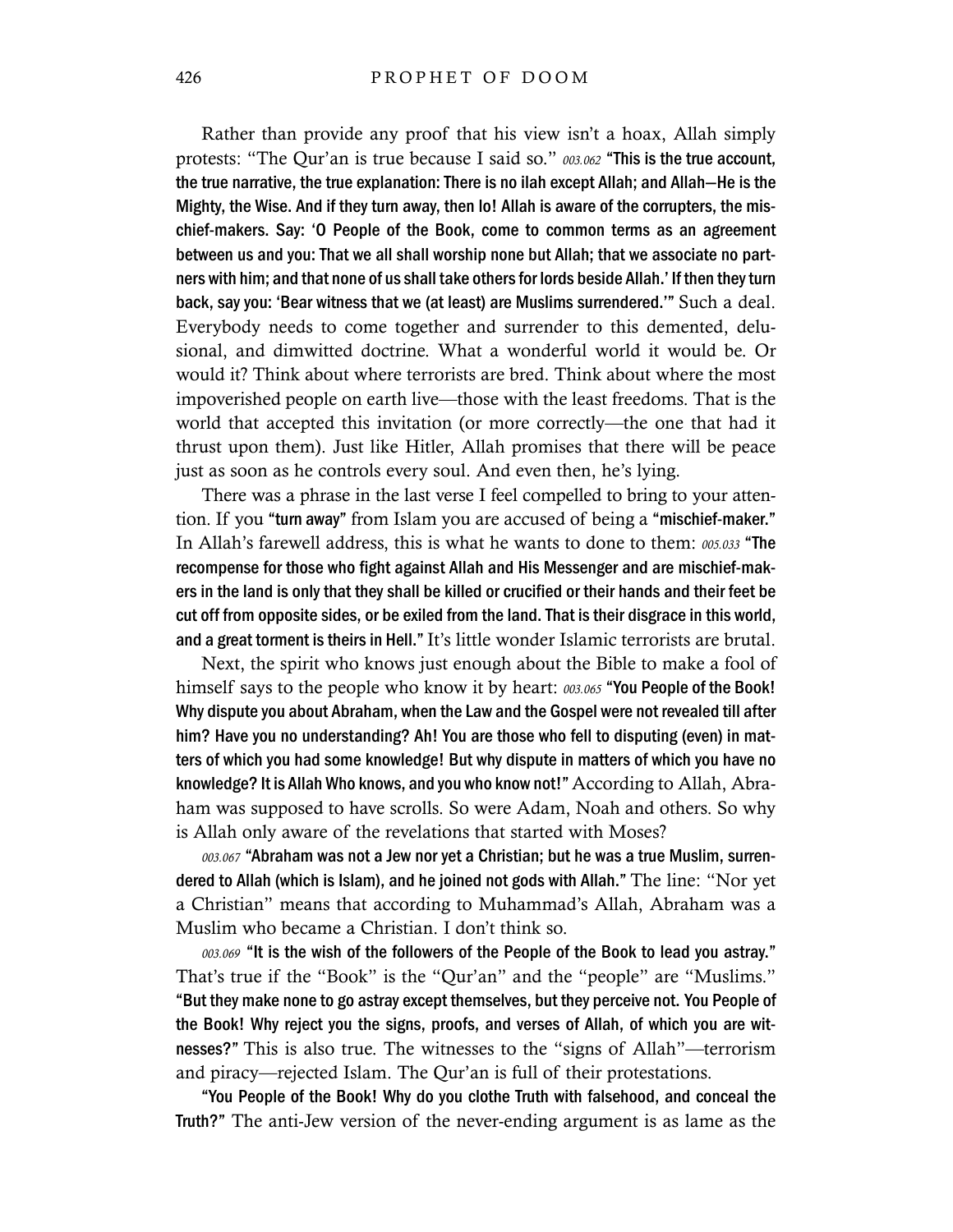anti-Meccan rant. If everyone Muhammad couldn't bribe with booty and babes was calling him, his Qur'an, and his religion a lie, maybe it was.

Team Islam, still miffed that they had to buy Bible stories from the Jews in order to sound prophetic, gave the "People of the Book" another shot. *003.077* "As for those who sell for a small price the covenant and faith they owe to Allah and their own plighted word for a small price, they shall have no portion in the Hereafter. Nor will Allah speak to them or look at them on the Day of Judgment, nor will He cleanse them: They shall have a grievous torment, a painful doom."

Then Allah says that the Jews sold Muhammad damaged goods. "There is among them a section who distort the Book with their tongues. (As they read) you would think it is from the Book, but it is not from the Book; and they say, 'That is from God,' but it is not from Allah: It is they who tell a lie against Allah, and (well) they know it!"

This is the boldest confession yet. The Qur'an is confirming that Jews sold Bible stories to Muhammad for some paltry price. For doing so, they're going to hell. Then we learn that they distorted the Scriptures as they *read* them causing the "messenger" to *believe* that they were reading it accurately. In other words, the actual Scriptures weren't corrupted. The only thing that was perverted was the "version" the Jews *recited* to the wannabe-prophet.

You'll discover in the "Source Material" appendix that many of Muhammad's twisted variants were pilfered verbatim from the Talmud—Jewish *oral* traditions and folklore. They became the "revelations" that formed the Qur'an. Further, the Jews were honest with Islam's prophet. They told him the Bible wasn't from Allah. Able to read it, they knew that Yahweh's name was revealed as the source 7,000 times. Allah's name was never mentioned.

This is odd enough to expose but too weird to analyze. *003.083* "Do they seek for other than the Religion of Allah while all creatures in the heavens and on earth have, willing or unwilling, submitted, bowing to His Will (accepting Islam)?"

There is something about megalomaniacs. It's as if they believe that a big lie told often becomes true. *003.084* "Say (O Muhammad): 'We believe in Allah and that which is revealed to us and that which was revealed unto Abraham and Ishmael and Isaac and Jacob and the tribes [of Israel], and in (the Books) given to Moses, Jesus, and the prophets, from their Lord. We make no distinction between any of them, and unto Him we have surrendered, bowing our will (in Islam).'" Then after proclaiming that Muslims are unable to distinguish between truth and a sloppy counterfeit, we're told: *003.085* "If anyone desires a religion other than Islam (Surrender), never will it be accepted of him; and in the Hereafter He will be in the ranks of those who are losers." *003.087* "Of such the reward is that on them (rests) the curse of Allah, of His angels, and of all men, all together. In that will they dwell; nor will their penalty of doom be lightened, nor respite be (their lot)." That pretty much blows the tolerance myth to smithereens.

Proving that he didn't understand his own religion, the illiterate prophet proclaimed: *003.089* "Except for those that repent after that, and make amends; for Allah is Forgiving, Merciful." Since men are predestined to their fate, repentance is folly.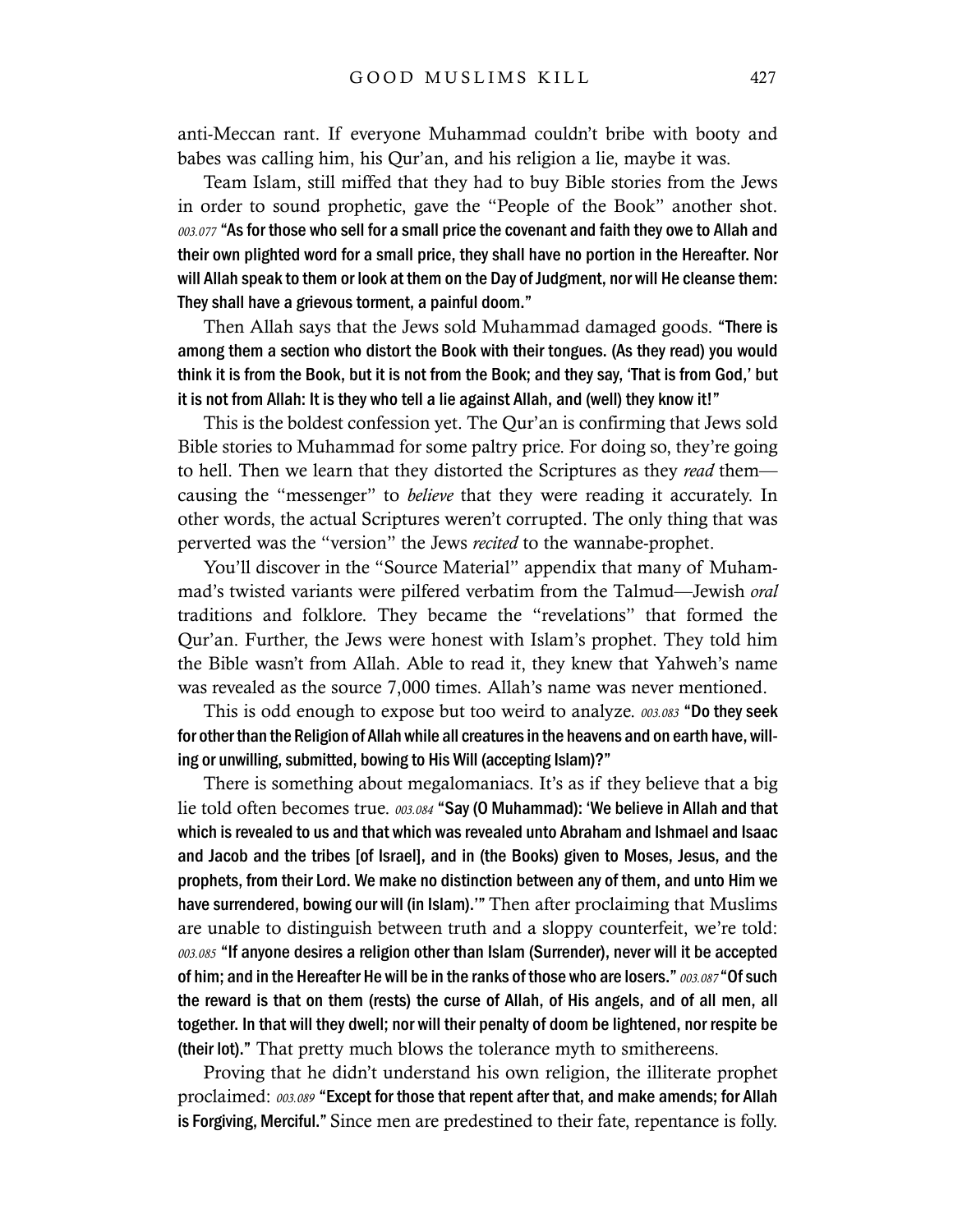Speaking of folly, the Qur'an orders Muslims to the Ka'aba, claiming that Abraham stood there. But alas, it forgets to tell them what to do when they get there. *003.097* "Wherein are plain memorials; the place where Abraham stood up to pray; and whosoever enters it is safe. And pilgrimage to the House is a duty unto Allah for mankind, for him who can find a way thither. As for him who denies [Islamic] faith, Allah is self-sufficient, standing not in need, independent of any of His creatures." If Allah is independent, why did he create mankind? Was it for entertainment—the enjoyment he personally gleans from torturing 99.9 percent of us in hell?

Why, if Allah has no needs, does he beg for money and seduce Muslim militants to fight, rob, and terrorize for him? If nothing else, Allah seems to need us to fear him: *003.102* "You who believe! Fear Allah as He should be feared, and die not except in a state of Islam [submission]."

*003.118* "O you who believe! Take not into your intimacy those outside your religion (pagans, Jews, and Christians). They will not fail to corrupt you. They only desire your ruin. Rank hatred has already appeared from their mouths. What their hearts conceal is far worse." It's hard to imagine a more intolerant decree. "When they are alone, they bite off the very tips of their fingers at you in their rage. Say unto them: 'Perish in your rage.'" This verse makes *Mein Kampf* seem genteel by comparison. Muhammad was the world's most vulgar hypocrite. The Qur'an orders Muslims not to be "intimate" with non-Muslims, and yet the perverted prophet took Jewish, Christian, and pagan concubines, sex slaves, and wives into his harem. So is Islam do as I do, or do as I say? Are Muslims to emulate the prophet's example, or Sunnah, as detailed in the Hadith or follow Allah's commands as presented by Muhammad in his Qur'an recitals? Or better question yet: if this stuff was such good advice, why didn't Muhammad follow it?

Two-thirds of the way through the second longest surah, Muhammad's and Allah's hatred for Christians and Jews finally subsides long enough for the Islamic duo to attack their latest prey: peace-loving Muslims. *003.121* "Remember that morning [of Uhud]? You left your home to post the faithful at their stations for battle at the encampments for war. Remember two of your parties were determined to show cowardice and fell away. Allah had helped you at Badr, when you were a contemptible little force." A contemptible *farce* would be more accurate.

Unable to count—or worse, unable to remember—the fighting angels have been increased by two thousand. As such, it took forty of them to kill each merchant. *003.124* "Remember you (Muhammad) said to the faithful: 'Is it not enough for you that Allah should help you with three thousand angels (specially) sent down? Yea, if you remain firm, and act aright, even if the enemy should rush here on you in hot haste, your Lord would help you with five thousand havoc-making angels for a terrific onslaught." Another Islamic first: havoc-making angels ready for terrific onslaughts. Allah's angels and Lucifer's demons have a lot in common.

Ibn Ishaq, Muhammad's first biographer, felt that it was important to comment on this verse. *Ishaq:392* "Allah helped you at Badr when you were contemptible,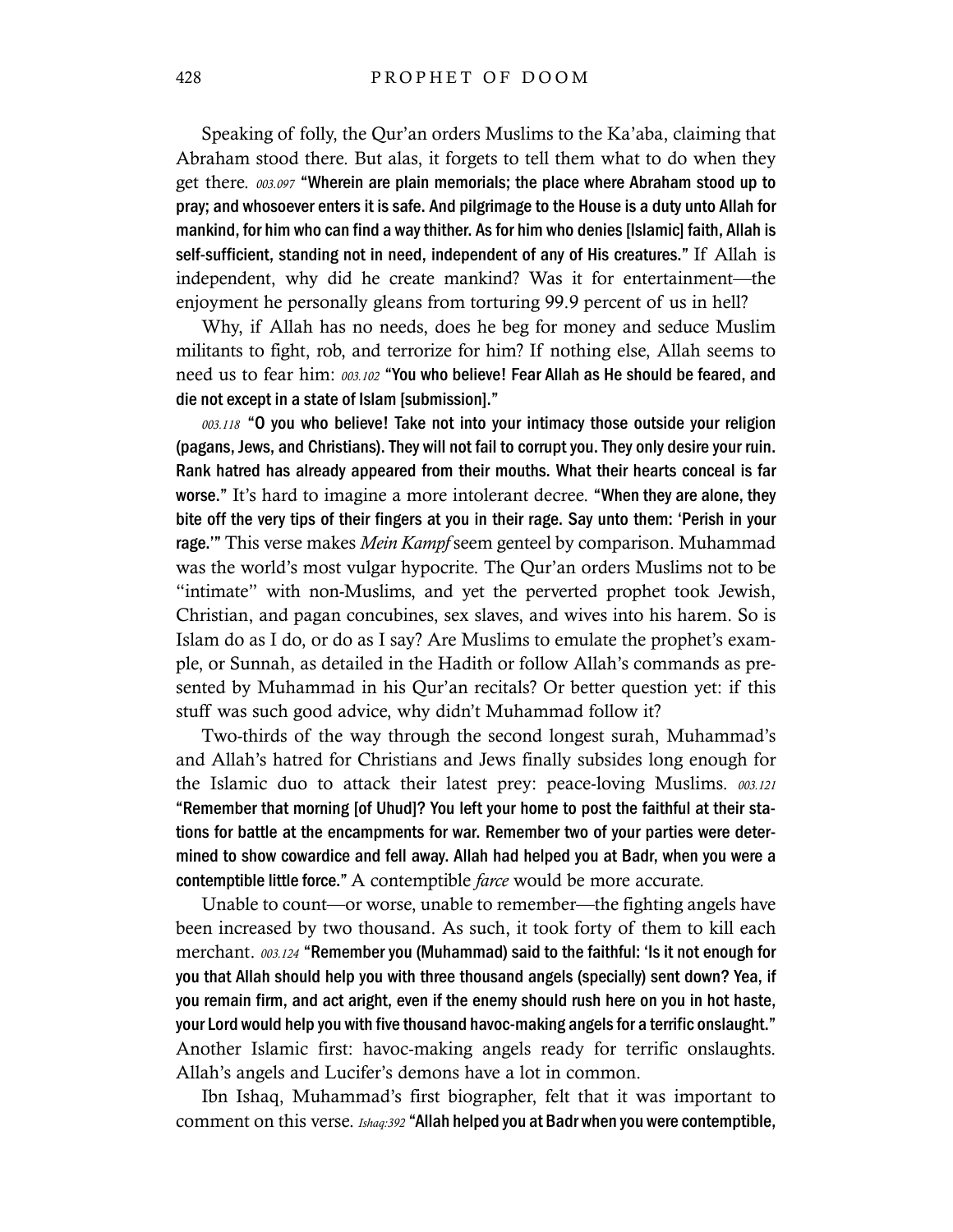so fear Allah. Fear Me, for that is gratitude for My kindness. Is it not enough that your Lord reinforced you with three thousand angels? Nay, if you are steadfast against My enemies, and obey My commands, fearing Me, I will send five thousand angels clearly marked. Allah did this as good news for you that your hearts might be at rest. The armies of My angels are good for you because I know your weakness. Victory comes only from Me because of My sovereignty and power for the reason that power and authority belong to Me, not to any one of my creatures." If Lucifer wants to convince us that he is God, he's got to be less transparent than this.

Assisting terrorists is hardly hopeful: *003.126* "Allah made it but a message of hope, and an assurance to you, a message of good cheer, that your hearts might be at rest. Victory comes only from Allah that He might cut off a fringe of the unbelievers, exposing them to infamy. They should then be turned back overwhelmed so that they retire frustrated."

The reason Allah was stingy with his killer angels at Uhud was that Muslims didn't… *003.131* "Fear the Fire, which is prepared for those who reject Faith: and obey Allah and the Messenger." So Allah decided to harvest some martyrs. *003.140* "If you have received a blow (at Uhud) and have been wounded, be sure a similar wound has hurt others. Such days (of varying fortunes) We give to men and men by turns: that Allah may know those who believe, and that He may take to Himself from your ranks Martyrs." While harvesting martyrs is a shoddy reason for fighting, it isn't as lame as god saying that battles are needed so that he can figure out who believes.

I find it interesting that Ishaq's rendering of the Qur'an is so much more vivid, even incriminating, than the modern translations. And considering that he was the foremost authority on Muhammad, and wrote a thousand years before the first English translation, his interpretations are worthy of our consideration. *Ishaq:394* "Allah said, 'I let them get the better of you to test you. So fear Me and obey Me. If you had believed in what My Prophet brought from Me you would not have received a shock from the Meccan army. But We cause days like this so that Allah may know those who believe and may choose martyrs from among you. Allah must distinguish between believers and hypocrites so that He can honor the faithful with martyrdom.'" So, let me get this straight: Allah kills the good, loyal Muslims as his way of bestowing honor on them? Islam continues to be a dogma to die for.

The Qur'an is unambiguous: good Muslims kill. *Ishaq:394* "Did you think that you would enter Paradise and receive My reward before I tested you so that I might know who is loyal? You used to wish for martyrdom [and entry into my brothel] before you met the enemy. You wished for death before you met it. Now that you have seen with your own eyes the death of swords…will you go back on your religion, Allah's Book, and His Prophet as disbelievers, abandoning the fight with your enemy? He who turns back [from fighting] in his religion will not harm Allah. He will not diminish His glory, kingdom, sovereignty and power.'" The greatest sin a Muslim can commit is to refrain from fighting.

*003.141* "This is so that Allah may test the faithful and destroy the unbelieving infidels." Another translation proclaims: "Allah's object is to purge those that are true in Faith and blight the disbelievers." A good Muslim kills; a bad Muslim is blighted for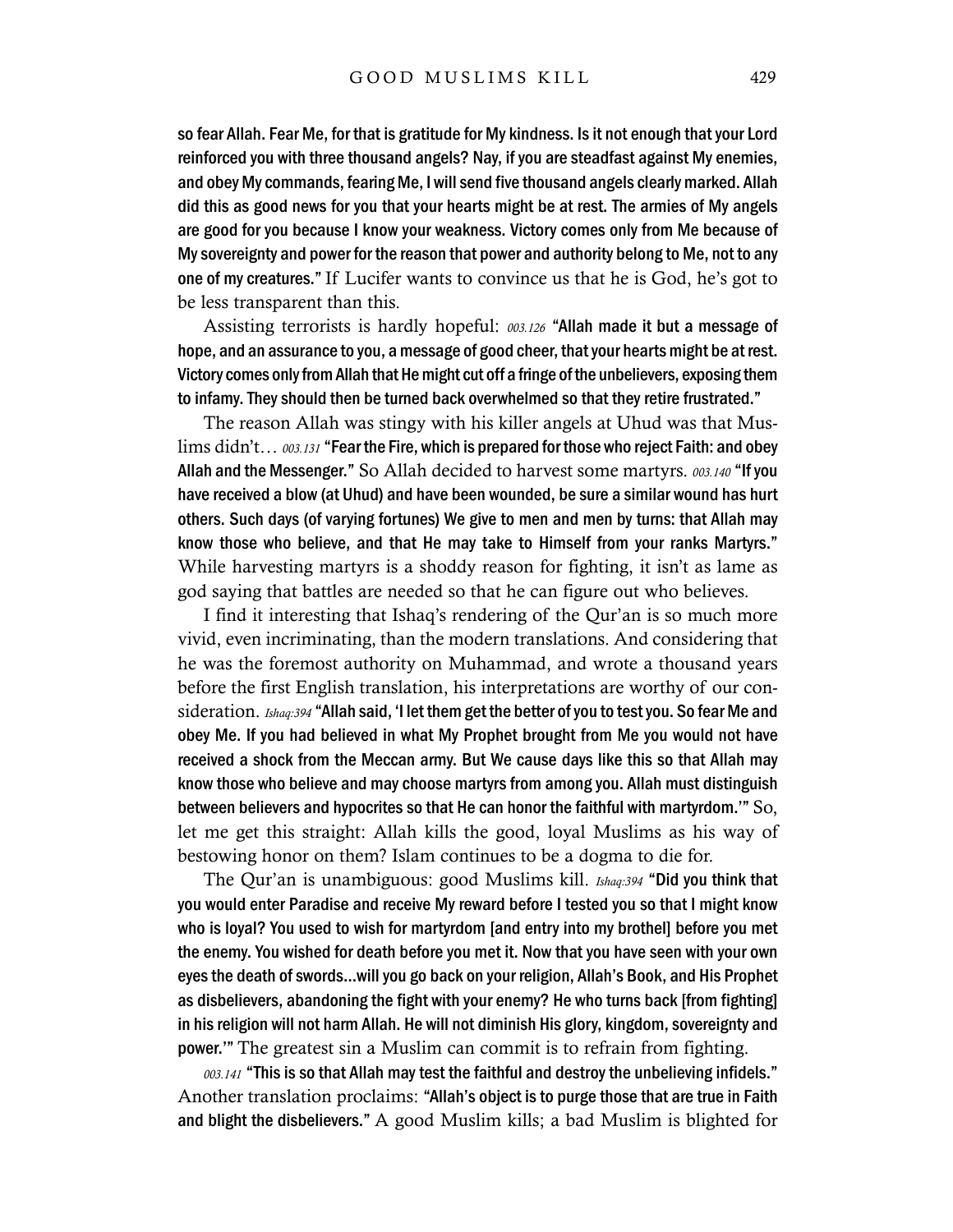being peaceful. "Did you think that you would enter Paradise while Allah does not know those of you who really fights hard (in His Cause) and remains steadfast? You wished for death before you met it (in the field of battle). Now [that] you have seen it with your own eyes, (you flinch!)" This passage is pretty tough to reconcile with the "peace-loving" myth. And it's even harder to square with a god who claims to know everything Muslims think, say, and do.

Another translation reads: "Did you think you would enter Paradise without Allah testing those of you who fight in His Cause?" To pass Allah's test, Muslims must fight.

The Sira says: *Ishaq:392* "It is not your affair whether Allah changes His attitude to them or punishes them, for they are evildoers. You are not to be bothered with My judgment of My slaves except in so far as I give you orders concerning them [i.e., to kill or rob them]. I may change My mind toward them. Punishing them is my prerogative. They deserve this for their disobedience to Me.'" Muhammad was in a pickle, and Satan knew it. The Medina Muslims were in revolt. If Muhammad lashed out at them too forcefully they would exterminate him. If he were too lenient, they would ignore him. Muhammad had to woo them back into the fold with carrot and stick.

As proof, I offer this evidence: *Ishaq:393* "Fear Allah that you may be prosperous. Obey Allah and perhaps you may escape from His punishment of which He has warned you and attain His reward which He has made you desire. And fear the fire which He has prepared for the disbelievers, a resort for those who disbelieve Me." Satan knows what men desire and seduces them with whatever they covet most. He knows what men fear and threatens them with it. It's so considerate of Ishaq to expose the spirit behind Islam. *Ishaq:393* "Then Allah said: 'Obey Allah and the Apostle and maybe you will attain mercy.' Reproaching those who disobeyed the Apostle in the orders he gave them that day [to fight] He said, 'Vie with one another for forgiveness from your Lord and for the Garden of Bliss prepared for those who fear, a dwelling for those who obey Me and obey My Apostle…. They have wronged themselves by disobedience. But they must not continue disobeying Me for I have prohibited the worship of any but Myself.'"

Satan needed his militants back under his control, so he said: *Ishaq:396* "Allah pardoned the great sin in that He did not destroy you for having disobeyed your Prophet. I did not exterminate all for the debt you owed Me. You have suffered for disobeying Me." Then he added: *Ishaq:397* "It was by the mercy of Allah that you (Muhammad) were lenient to them. Had you been stern and rough they would have dispersed and been no longer around you. They would have left you. So overlook their offence and ask pardon for them and consult with them about the matter." In other words: beg them to come back because Islam is useless to us without stooges. "They have the duty to obey their prophet." *Ishaq:398* "Show them that you listen to them and ask them for their help. Thereby make the religion of Islam agreeable to them. And when you are resolved in the matter of religion concerning fighting your enemy you will have the advantage." The Hadith says that the prophet eased up on the religious stuff as a result. *Bukhari:V1B3N68* "Muhammad used to take care of us in preaching by selecting a suitable time, so that we might not get bored. He abstained from pestering us with sermons and knowledge."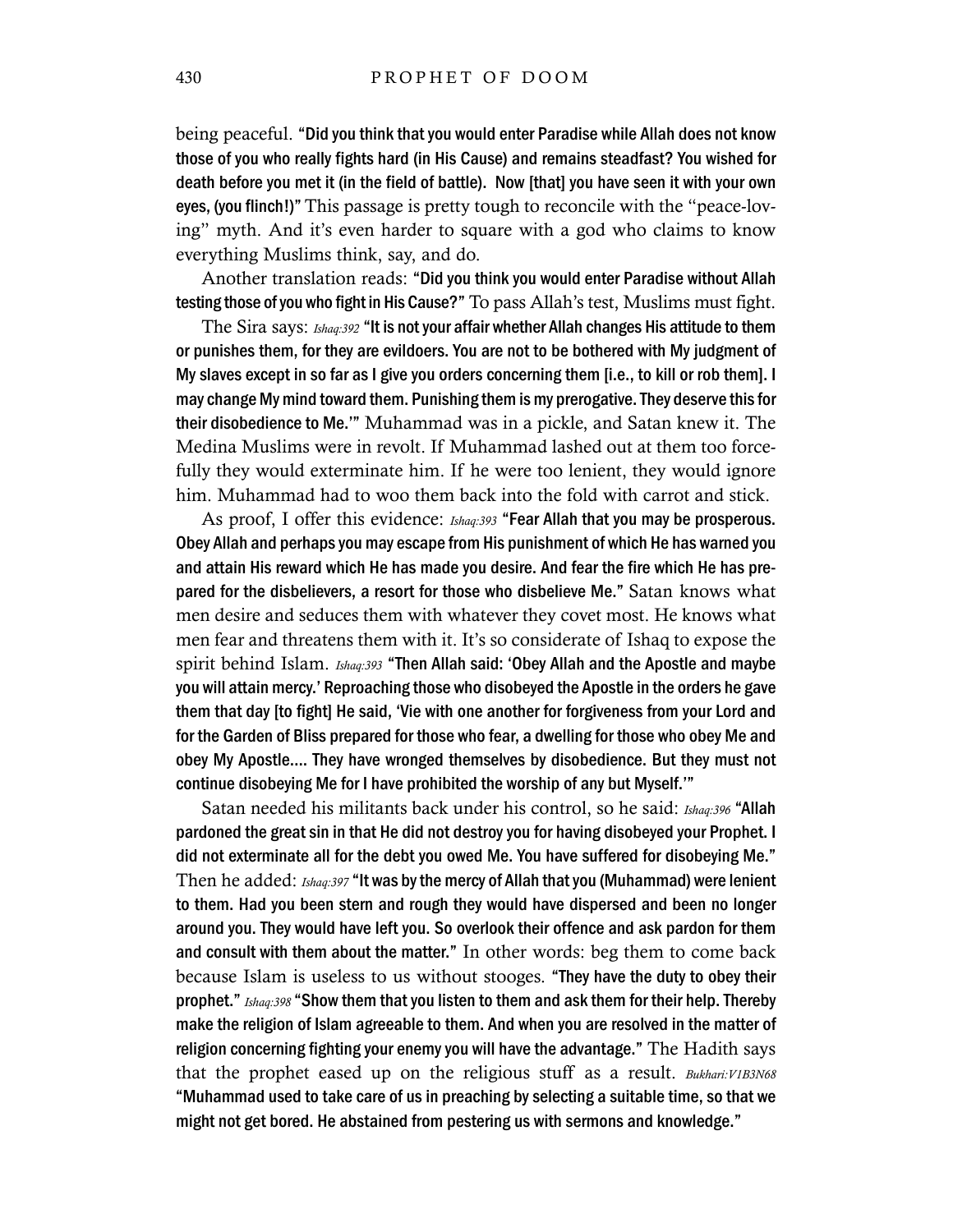*Ishaq:397* "Then Allah said, 'It is not for any prophet to deceive." Since Islam is about war and since Muhammad said, "War is deceit," I think I smell a contradiction.

Returning to the Qur'an, the next line is in reference to the humiliating retreat at Uhud. *003.144* "And Muhammad is no more than a Messenger. Messengers have passed away before him. If then he dies or is killed will you turn back upon your heels? And whoever turns back upon his heels, he will by no means do harm to Allah in the least and Allah will reward the grateful. No person can ever die except by the permission of Allah, the term being fixed as by writing. If any do desire a reward in this life, We shall give it to him," so long as he doesn't retreat from fighting in Allah's Cause. Allah needs to seduce men to do his bidding. He is otherwise impotent. Further, this Qur'anic passage confirms Islam's predestination problem. Everything is fixed by Allah; the religion can't save men.

Speaking of this verse, the first to interpret the Qur'an, said, *Ishaq:395* "No soul can die but by Allah's permission in a term that is written." While predestination is incompatible with all rational thought, I can only wonder why a spirit would write the details of every life on a tablet and then provide his Qur'an orally. But that wasn't the point of the message. Muhammad wanted Muslims to know that Allah was going to kill them whether they fought or not so they might as well fight for babes and booty.

*003.146* "How many of the prophets fought in Allah's Cause? With them (fought) myriads of godly men who were slain. They never lost heart if they met with disaster in Allah's way, nor did they weaken nor give in. Allah loves those who are firm and steadfast [warriors]." It's the doctrine of Jihad. But Allah only loves Muslims who die fighting. Fighting alone isn't good enough—you have to die.

*Ishaq:393* "Allah loves the steadfast [fighters]. How many a prophet has death in battle befallen and how many multitudes with him? They did not show weakness toward their enemies and were not humiliated when they suffered in the fight for Allah and their religion. That is steadfastness, and Allah loves the steadfast." Ishaq's interpretation of the Qur'an is identical to my own. Islam and fighting are inseparable.

*Ishaq:395* "Practice your religion as they did, and be not renegades, turning back on your heels, retreating. Those who retreat and turn away from the battle are losers in this world and in the next." According to history's foremost expert on Islam, the best way to "practice the religion" is to fight to the death. Further, the only Islamic term more vile than "hypocrite" (which stands for peaceful Muslim) is "renegade" (which stand for retreating Muslim in this context and one who abandons Islam in others). Being a renegade is unforgivable. It's a death sentence.

Muhammad may have lost the skirmish with merchants, but rest assured, his Allah was still the best terrorist. *003.150* "Nay! Allah is your Patron and He is the best of the helpers. Soon We shall strike terror into the hearts of the Infidels, for that they joined companions with Allah, for which He had sent no authority: their abode will be in the Fire. And evil is the home of the wrong-doers!" The next time you hear Muslims say that Islam is a peace-loving and tolerant religion, you will know that one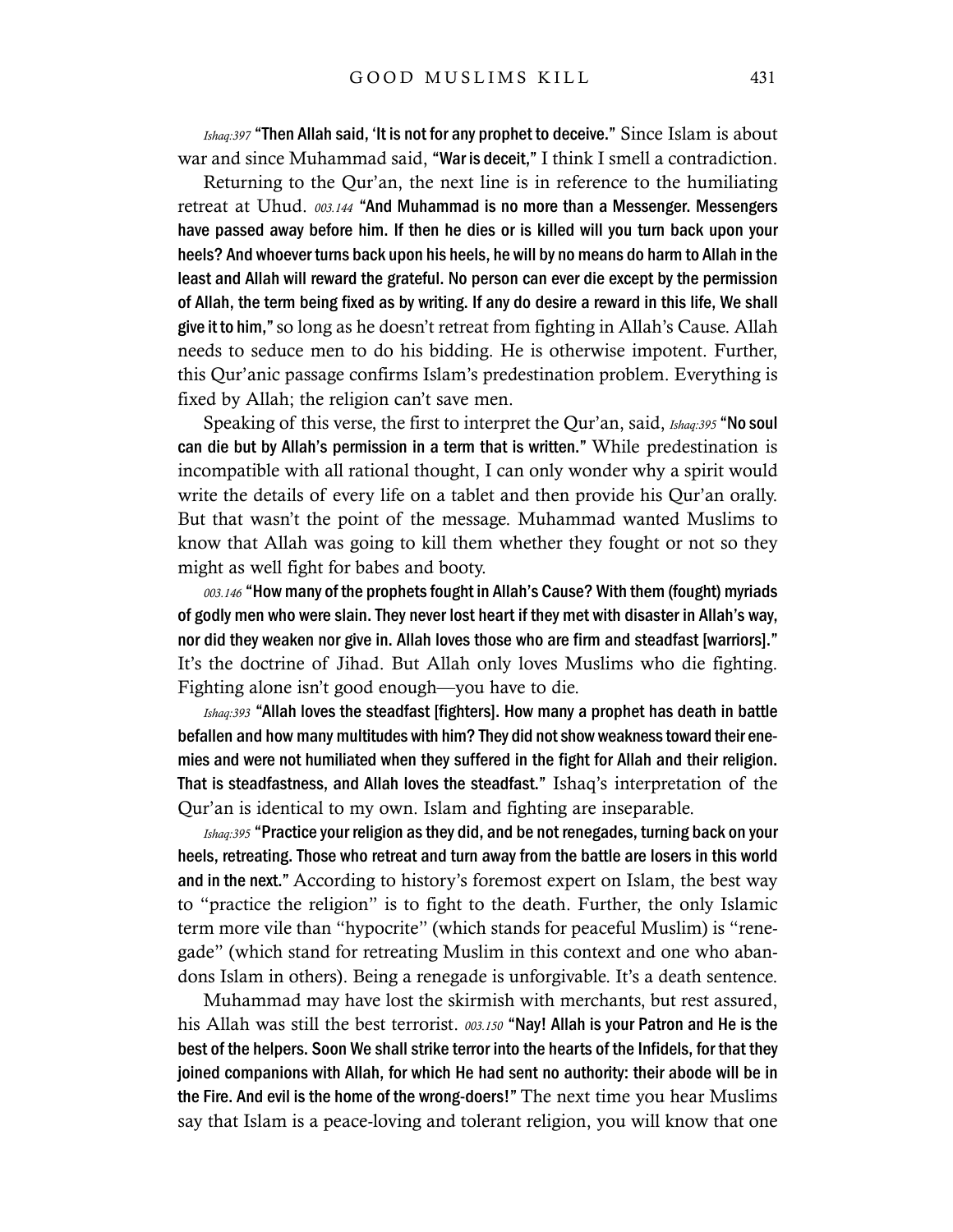of two things must be true: they are either bad Muslims, unwilling to fight, or they are good Muslims, eager to fight but willing to deceive on Muhammad's orders to facilitate the battle.

Interpreting this passage, Ishaq claims Muhammad equates battlefield advances with the religion of Islam. *Ishaq:395* "Muslims, if you listen to the unbelievers you will retreat from the enemy and become losers. Ask Allah for victory and do not retreat, withdrawing from His religion. 'We will terrorize those who disbelieve. In that way I will help you against them.'" Allah was a terrorist, and Islam exists to fight.

This next verse is chilling. *003.152* "Allah did indeed fulfill His promise to you when you, with His permission were about to annihilate your enemy, until you flinched and fell to disputing about the order, and disobeyed it after He brought you in sight (of the booty) which you covet. Among you are some that hanker after this world and some that desire the Hereafter." This is the essence of Islam—the motivation for terror.

Ishaq agrees: *Ishaq:396* "I promise to give you victory over your enemy. You routed them with the sword, killing them by My permission. Then you deserted Me and disobeyed My order and disputed about the order of My Prophet. He told the archers to stay put. But after I showed you what you were desiring, the Meccan wives and property, you desired the spoil and abandoned the order to fight." These words are as biting as their swords. "Only those who fought for religion did not transgress in going after the booty. Allah reproached the hypocrites for running away from their Prophet and paying no heed when he called to them." According to Islam, if you're a religious fighter it's okay to kill unbelievers, possess their wives and steal their property.

And keep in mind why the Muslims were confronted at Uhud. They had terrorized Quraysh caravans. They had gone out as pirates in pursuit of booty. They had looted, murdered, kidnapped, ransomed, and gloated. The Meccans simply wanted to stop the terror. That's why they went home after having thought they had eliminated the nuisance. Unlike Muslims, the Meccans collected no spoils and took no prisoners. Yet we're told that the militants were fighting in Allah's Cause and that the pirates will be rewarded.

Back on the battlefield, with the Muslims in full retreat, Muhammad cried, "Come back to me. Don't run away for I am the Messenger of God." *003.153* "Behold! You ran off precipitately, climbing up the high hill without even casting a side glance at anyone, while the Messenger in your rear is calling you from your rear, urging you to fight. [That's quite a picture.] Allah gave you one distress after another by way of requital, to teach you not to grieve for the booty that had escaped you and for (the ill) that had befallen you." Only mercenaries would grieve over lost booty.

There is an interesting line in the next verse that underscores the problem of predestination. *003.154* "Say: 'Even if you had remained in your houses, those ordained to be slaughtered would have gone forth to the places where they were to slain." Men are condemned to die and go to hell without choice. Even if a Muslim wants to be peaceful, Allah will drag him to his death. So why bother with a religion, a prophet, or acts of terror? It's all meaningless.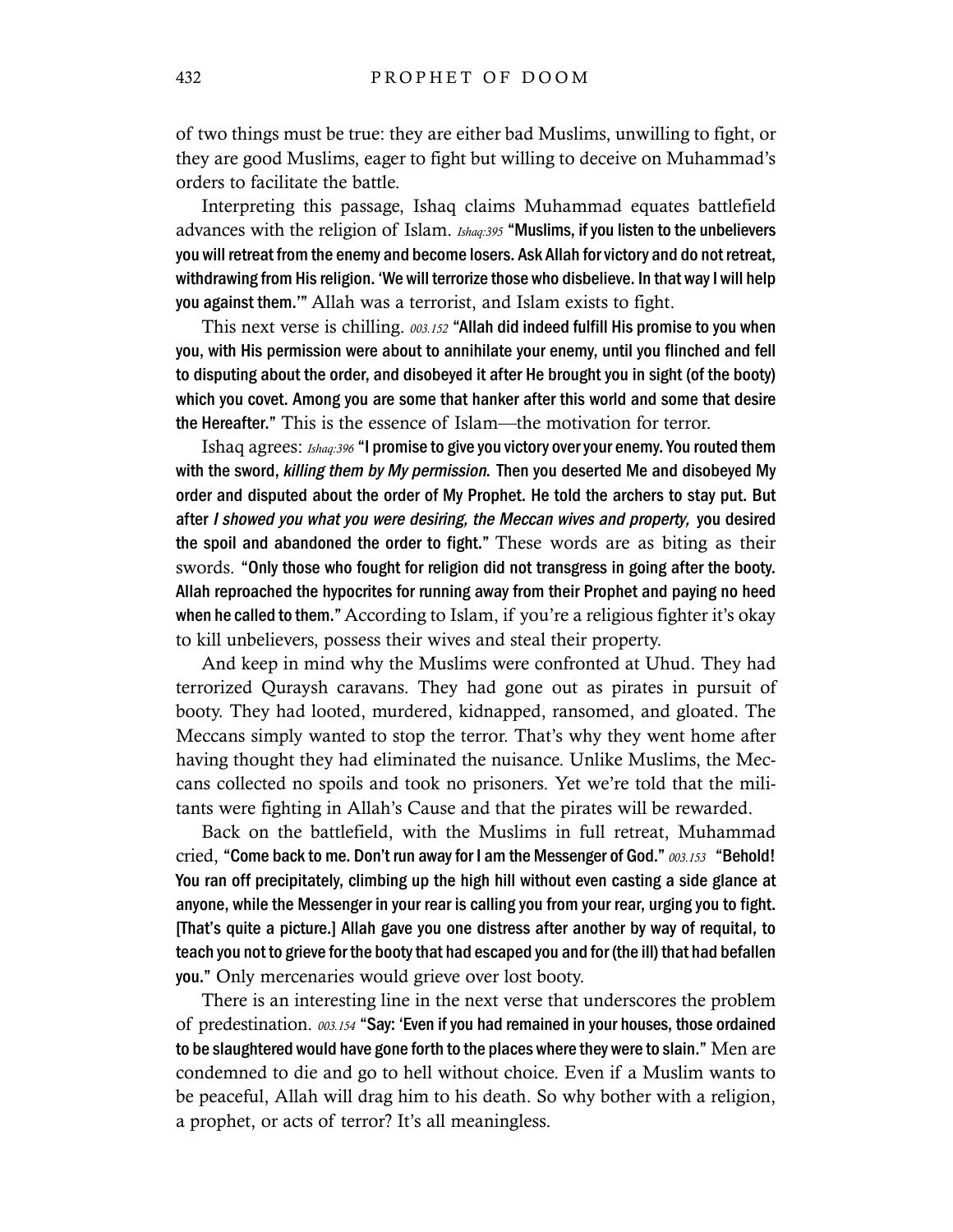Next we learn that Satan inspires peaceful Muslims who refrain from fighting. *003.155* "Those who turned back the day the two armies clashed, Satan caused them to backslide, fail in their duty, and run away from the battlefield." In plain English: Satan is to blame for their failings, but they will roast in hell anyway.

Ever willing to define good Muslims as "fighters" and bad Muslims as "peacemakers," we hear this from the god of war: *003.156* "O you who believe! Be not like the Unbelievers, who say of their brethren when they are traveling through the land engaged in raids and fighting: 'If they had stayed with us, they would not have died or been slain.' This is that Allah may make it anguish, a cause of sighs and regrets in their hearts. It is Allah that gives Life and causes Death by His power, as He wishes. And if you are slain, or die, in Allah's Cause [as a martyr], pardon from Allah and mercy are far better than all they could amass." Allah issues his terrorists a pardon. And to make sure no Muslim would miss the message, Ishaq reports: *Ishaq:397* "There is no escape from death, so death for Allah's sake in battle is better than all one can amass in life while holding back from fighting in fear of death. Let not the world deceive you and be not deceived by it. Let fighting and the reward which Allah holds out to you be the most important thing." Good Muslims are mercenaries, not missionaries.

*Ishaq:398* "Allah says, 'Is one who obeys Me like one who has incurred Allah's anger and deserves His anger, whose home is hell? So know that there are degrees with Allah and Allah is a seer of what you do and of all the degrees of what they do in Paradise and Hell. Allah knows those who obey and those who disobey Him.'" If Allah is "a seer" of what men do, why does he need a test to determine who believes him?

In the upside down world of Islam where the good are bad and the bad are good we discover: *Ishaq:398* "Allah sent you an Apostle of your own, reciting to you His verses concerning what you did, and teaching you good and evil that you might know what is good and do it, and know what is bad and refrain from it, and so that you might gain much from obeying Him and avoid His wrath proceeding from disobedience and thereby escape His vengeance and obtain the reward of His Garden of Bliss." If you were reading this out of context, it would sound rational and religious. Yet in context it is neither. Allah and Muhammad have made a career out of defining "bad" as "not fighting" and "good" as "killing infidels."

Since Muhammad had orchestrated two-dozen terrorist raids to fund his fledging "religion," and since his god had said "booty is lawful and good," this is a quite a contradiction:  $003.161$  "It is not for any prophet to embezzle. Whoever embezzles will bring what he embezzled with him on the Day of Doom. Then every soul will be paid in full what it hath earned." Stealing booty at swordpoint (a.k.a. armed robbery) in the name of Islam is an honest day's work but embezzling is bad. Okay.

*003.162* "Is the man who follows the good pleasure of Allah like the man who draws on himself the wrathful condemnation of Allah, and whose abode is in the Hell Fire? A woeful destination!" This is supposed to be a rhetorical question. But think about it.

Back to war: *003.165* "What! When a single disaster smites you, although you smote with one twice as great, do you say: 'Whence is this?' Say: 'It is from yourselves.'" 'Cause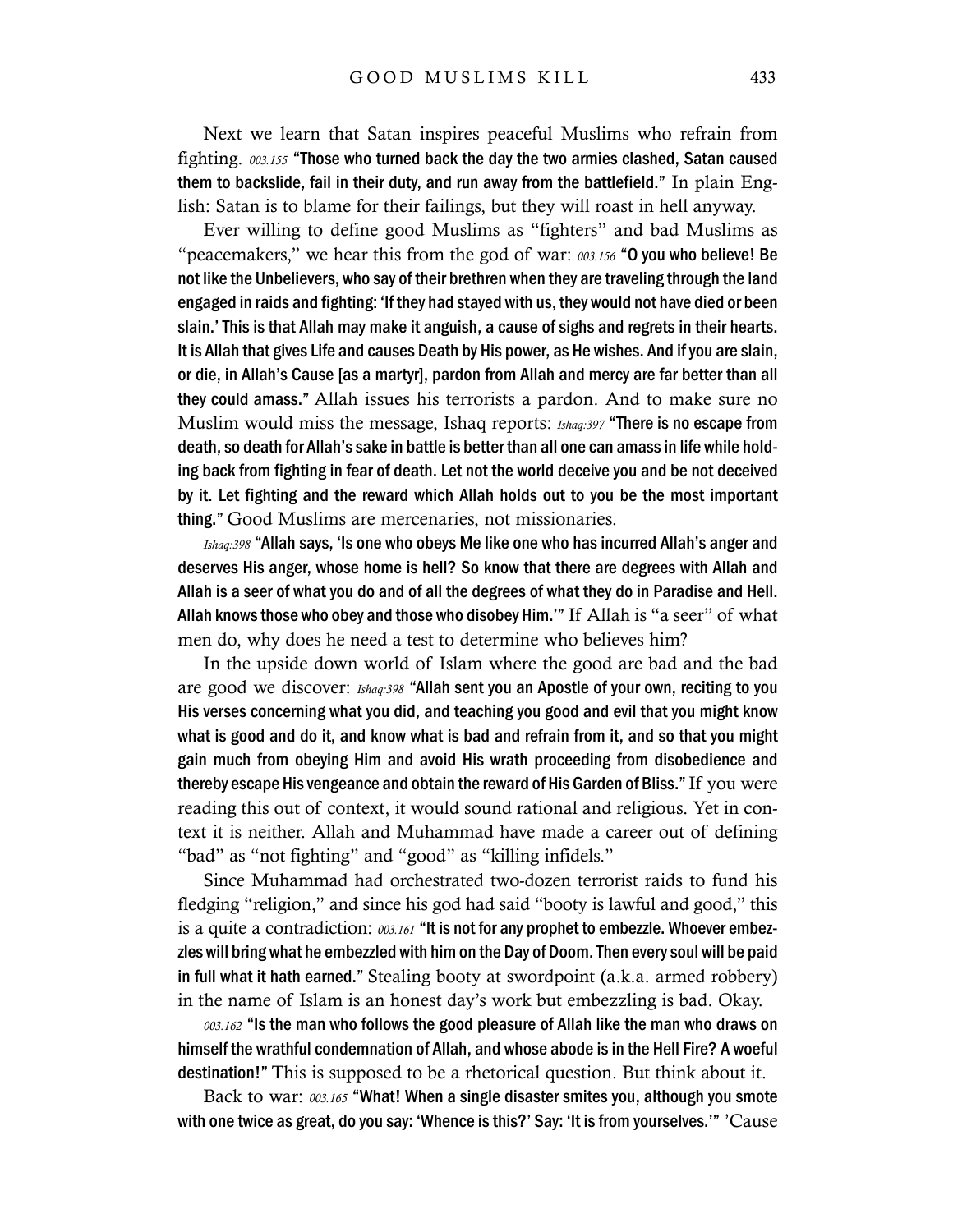it couldn't be the *prophet's* fault. "What you suffered on the day the armies clashed was by permission of Allah; that He might know the true believers." This verse, and those that follow, would make little sense had we not put them into the context of the Sira and Ta'rikh.

Muhammad's favorite epithet for a bad, peace-loving Muslim was "Hypocrite." Let's listen in as he condemns them (again) for not fighting: *003.167* "And that He might know the Hypocrites, unto whom it was said: 'Come, fight in Allah's Cause, or (at least) drive.' They said: 'Had we known how to fight, we should certainly have followed you.' They were that day nearer to Unbelief than to Faith, saying with their lips what was not in their hearts but Allah hath full knowledge of all they conceal." Peaceful Muslims are "hypocrites." They don't even know how to fight. Good Muslims are jihadists. They are expert "fighters in Allah's Cause."

Allah despises pacifists. *003.168* "Those who, while they sat at home, said (of their brethren slain fighting for the cause of Allah), while they themselves sit (at home at ease): 'If only they had listened to us [and been bad Muslims] they would not have been killed.' Say: 'Avert death from your own selves, if you speak the truth.'"

Ah, but there's a reward for militants: *003.169* "Think not of those who are slain in Allah's Cause as dead. Nay, they live, finding provision from their Lord." All jihadists go to heaven (well, the first 70,000, anyway). Unfortunately, you have to be a bad person to get there. "Jubilant in the bounty provided by Allah: and with regard to those left behind, who have not yet joined them (in their bliss), the Martyrs glory in the fact that on them is no fear, nor have they cause to grieve. Allah will not waste the reward of the believers." This is one of the many Qur'an verses Muslim suicide bombers read on videotape prior to slaughtering innocent women and children.

Islam in its original, uncorrupted, and most fundamental form manufacturers terrorists. If bad men misinterpreted Allah's words in the Qur'an, or Muhammad's example in the Hadith, to justify their criminal behavior, then it would be different. But that is not the case. Anyone who acts like Muhammad will be a sexual pervert, a vicious thief, and a genocidal terrorist. Anyone who obeys the Qur'an will be a killer motivated by greed.

*Ishaq:399* "You had smitten your enemy with a double dose of torment at Badr, slaying them and taking prisoners. Yet you disobeyed your Prophet's orders and brought the defeat of Uhud on yourselves. And it was said to them: 'Come, fight for Allah's sake.' The hypocrites stopped fighting for Allah's sake, eager to survive, fleeing death. So Allah said to His Prophet to make the Muslims wish to fight and to desire battle: 'And do not think that those who were killed for Allah's sake are dead. Nay, they are alive with their Lord being nourished, glad with the bounty Allah has brought them and rejoicing for those who have not yet joined them that they have nothing to fear or grieve over.'"

Muslims are seduced to the point they "wish to fight and desire battle." Allah just said, "Murder for Muhammad and heaven is yours."

And then this newsflash from the Islamic paradise, the retirement home for Muslim martyrs: *Ishaq:400* "'If our fellow Muslims knew what Allah has done for us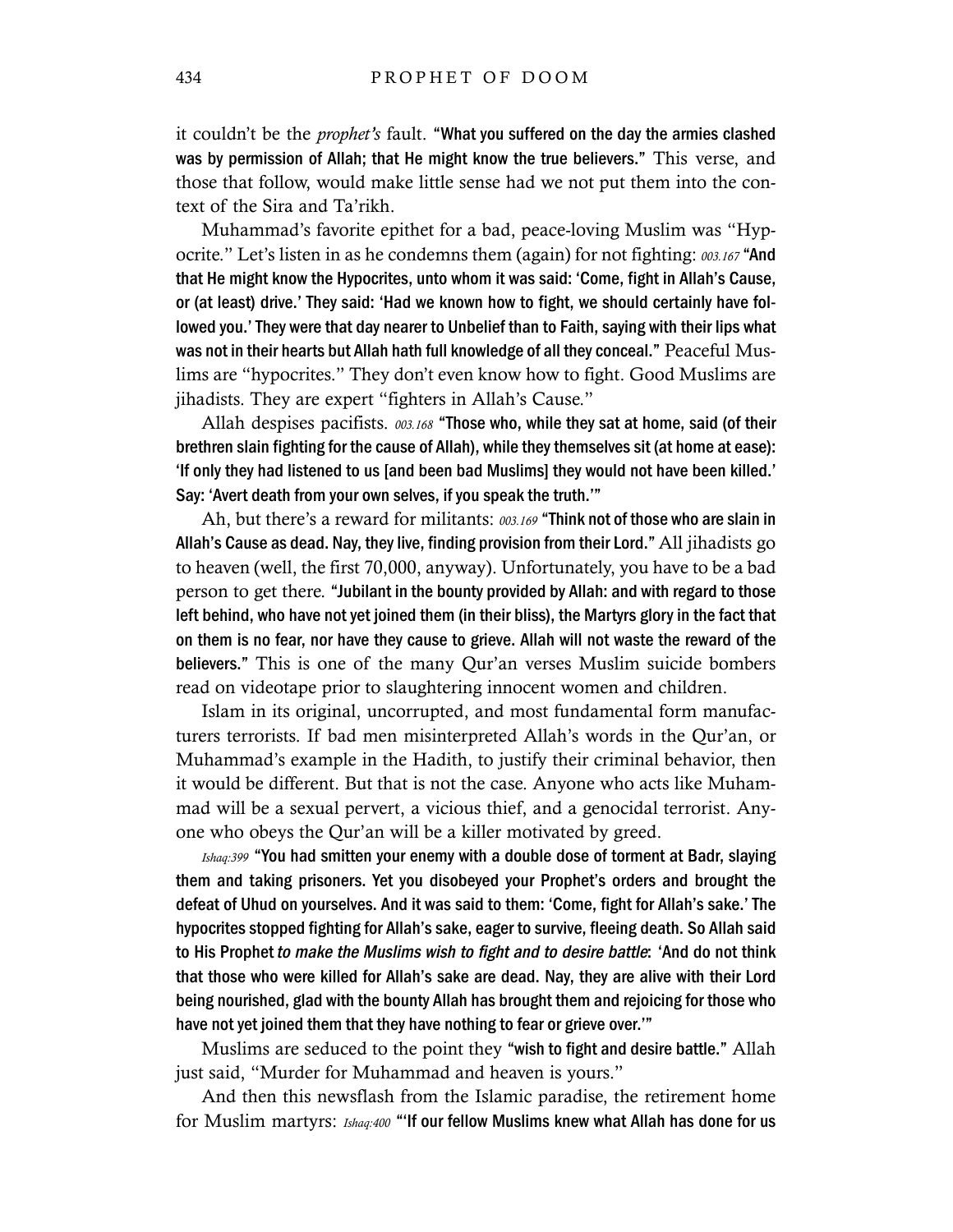they would not dislike fighting or shrink from war!' And Allah said, 'I will tell them of you,' so He sent down to His Apostle these verses."

Evidently, some of Muhammad's comrades were unsure of the authenticity of the martyrs' message. So… *Ishaq:400* "One whom I do not suspect told me that he was asked about these verses and he said, 'We asked Muhammad about them and we were told that when our brethren were slain at Uhud Allah put their spirits in the crops of green birds which come down to the rivers of the Garden and eat of its fruits. In the shade of the Throne of Allah [that would be the same Throne that made the sun] the Lord takes one look at them and says three times: 'O My slaves, what do you wish that I should give you more?' They say, "We should like our spirits to return to our bodies and then return to earth and fight for You until we are killed again.'" This is so dimwitted and demented, so obviously false, I don't understand why anyone is a Muslim.

Or why anyone believes Muhammad: *Ishaq:400* "The Apostle swore that there was no believer who had parted from the world and wanted to return to it for a single hour even if he could possess it with all it has except the martyr who would like to return and fight for Allah and be killed a second time."

*003.172* "Of those who answered the call of Allah and the Messenger (at Uhud), even after being wounded (in the fight), those who do right and ward off have a great reward." Allah rewards those who kill for him. Terrorists go to the Islamic paradise: "And they returned with grace and bounty from Allah: no harm ever touched them: For they followed the good pleasure of Allah: Allah is of Infinite Bounty."

During debates with Islamic imams, I'm told that these war surahs aren't relevant and that Allah's command to fight was only for Muhammad's Companions. Yet the Qur'an didn't become a book until after Muhammad's death, so that makes no sense. Further, Allah identifies the enemy "infidels" as Christians. He orders Muslims to fight, murder, enslave, and mutilate them until every soul has surrendered to Islam. The order to kill is clear and open ended.

By suggesting that the Medina surahs don't speak to people today, most of Islam becomes irrelevant, which has been my point all along. At its best, the Qur'an is little more than an elongated rant—a series of situational scriptures designed to serve Muhammad. It's a vicious con, little more than the Profitable Profit Plan gone awry. At its worst, it is a terrorist manifesto—a religotic that manufacturers murderers and seeks world domination.

Trying to shed his Satanic "Adversary" designation, Lucifer besmirches the character of his alter ego (while demonstrating his duplicitous nature): *003.175* "It is the Devil who would make (men) fear his messengers and frighten you. Fear them not; fear Me [first person], if you are true believers. And let not those grieve you who fall into unbelief hastily; surely they can do no harm to Allah [third person]; they cannot injure Him [second person]; Allah intends that He should not give them any portion in the hereafter, and they shall have a grievous punishment."

The next verse borders on pathetic: *003.181* "Verily Allah heard the taunt of those who said, (when asked for contributions to the war): 'Allah is poor, and we are rich!' We